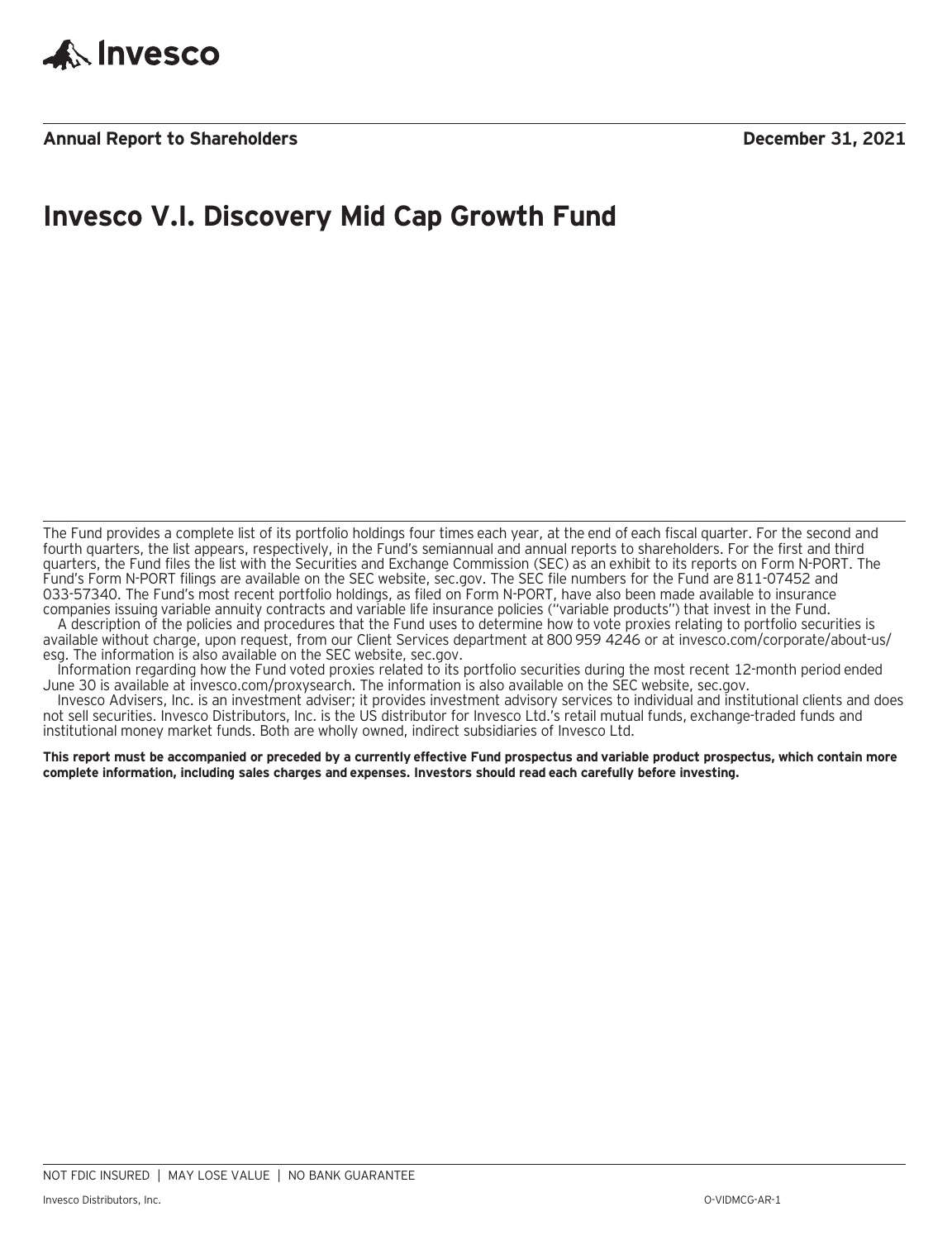### **Management's Discussion of Fund Performance**

#### **Performance summary**

For the year ended December 31, 2021, Series I shares of Invesco V.I. Discovery Mid Cap Growth Fund (the Fund) outperformed the Russell Midcap Growth Index. Your Fund's long-term performance appears later in this report.

#### **Fund vs. Indexes**

*Total returns, 12/31/20 to 12/31/21, excluding variable product issuer charges. If variable product issuer charges were included, returns would be lower.* Series I Shares 19.10% and the state of the state of the state of the state of the state of the state of the state of the state of the state of the state of the state of the state of the state of the state of the state of Series II Shares 18.79 12.73

Russell Midcap Growth Index<sup>▼</sup> Source(s): VRIMES Technologies Corp.

#### **Market conditions and your Fund**

US political unrest and rising coronavirus (COVID-19) infection rates marked the start of the first quarter of 2021. Additionally, retail investors bid up select stocks like GameStop and AMC Theaters, ultimately causing a sharp selloff in late January. Corporate earnings generally beat expectations, but market volatility rose during the quarter as investors worried about rising bond yields and inflation. Despite the US Federal Reserve's (the Fed's) commitment to an accommodative policy, the 10-year US Treasury yield rose from 0.92% at the end of 2020 to  $1.75\%$ <sup>1</sup> at the end of March 2021. Approval of a third COVID-19 vaccine boosted investors' optimism for faster economic recovery. Although March saw increased volatility with consecutive down days in the US stock market, stocks continued to hit all-time highs through April 2021.

The US stock market once again hit new highs in the second quarter of 2021, despite higher volatility stemming from inflation concerns and the potential for rising interest rates. Investors remained optimistic about the strength of the economic recovery after the US gross domestic product (GDP) grew at a 6.4% annualized rate for the first quarter of 2021.2 Corporate earnings also remained strong as the majority of S&P 500 companies beat Wall Street earnings forecasts. US equity markets continued to move higher in July despite inflation concerns and increasing COVID-19 infection rates due to the rapidly spreading Delta variant. Despite the Consumer Price Index (CPI) increasing in June through September, $3$  the Fed declined to raise interest rates at its September Federal Open Market Committee (FOMC) meeting. The US stock market saw continued volatility in August and a selloff through most of September due to increasing concerns of inflation due to a spike in oil prices and supply chain shortages causing rising costs.

Equity markets were volatile in the fourth quarter of 2021 amid record inflation and the emergence of a new COVID-19 variant. Pandemic related supply chain disruption and labor shortages intensified during the quarter, resulting in broadly higher input costs for companies and consumers alike. Additionally,

the price of oil (West Texas Intermediate) rose to nearly \$85 per barrel in October, $<sup>1</sup>$  causing</sup> higher gas prices for consumers and pushing energy stocks higher. The CPI report for November increased 0.8%, resulting in a 6.8% increase over the last 12 months, the highest since  $1982.<sup>3</sup>$  To combat inflation, the Fed announced a faster pace of "tapering" at its December meeting, pledging to end its asset purchase program by March 2022. The Fed also announced the potential for three interest rate increases in 2022. With solid corporate earnings and optimism about the COVID-19 Omicron strain reporting milder symptoms, stocks rallied at year-end and the S&P 500 Index returned 28.71%<sup>4</sup> for the calendar year. Meanwhile, the Fund's benchmark, the Russell Midcap Growth Index, returned 12.73%.

During the fiscal year, stock selection within the information technology, financials and industrials sectors were the largest contributors to the Fund's performance versus the Russell Midcap Growth Index. This was partially offset by weaker stock selection in the consumer discretionary and real estate sectors.

The largest individual contributors to the Fund's absolute performance during the fiscal year included **EPAM Systems**, **Old Dominion Freight Line** and **HubSpot**. EPAM Systems engages in software product development and digital platform engineering services. The company is well positioned in the race to digitize businesses, which is providing a significant tailwind to digital consulting businesses. Old Dominion Freight Line is a less-thantruckload shipping company. The company reported quarterly results that topped analyst estimates as volume growth remained strong and the company's operating ratio improved. Management stated that unprecedented demand for its best-in-class service, particularly as a carrier with available capacity, enabled the company to post double-digit revenue growth for the third consecutive quarter. HubSpot, a long-time holding, develops internet marketing software solutions. The company continues to execute its plan of becoming a platform for sales and marketing software serving mid-market enterprises.

The largest individual detractors from the Fund's absolute performance during the fiscal

year included **Coupa Software**, **RingCentral**, and **Trade Desk**. Coupa Software offers procurement and expense management software. The company's growth has stalled as large enterprises have focused on front-office software rather than the back-office software that Coupa provides. RingCentral is a global provider of cloud enterprise unified communications and collaboration software. The company's stock underperformed early in the year due to investors' rotation into more cyclical companies that benefit from the reopening of the economy. Trade Desk provides a technology-based self-serve programmatic platform that enables ad buyers to purchase internet advertising more efficiently and effectively. Shares underperformed because first quarter 2021 revenues were only modestly above analyst estimates, along with concerns that second-half earnings will compare unfavorably to prior periods and apprehension about Google's expected phasing out of cookies. We exited all three positions during the fiscal year.

We expect 2022 to be a year of transition to more normal macro-economic conditions. Our view is that GDP growth is likely to slow from the 5%+ rate achieved in 2021 as extraordinary fiscal and monetary stimulus moderates. The Fed has already begun to slow the pace of liquidity being added to the financial system and plans to begin raising short-term interest rates by mid-year. As a result, we anticipate the rate of corporate earnings growth will slow, volatility will pick up and equity returns will be tempered. Meanwhile, we believe that technology-driven innovation will likely continue to disrupt large portions of the global economy, providing substantial opportunity via investment in premier growth compounders. Such growth companies may gain advantages as the economic cycle matures. At the same time, growth investors may have to contend with valuation headwinds due to lingering inflation and Fed tightening. We will continue to focus on harnessing the power of compound growth by seeking to identify companies best positioned to thrive in an everchanging environment.

We thank you for your continued investment in the Invesco V.I. Discovery Mid Cap Growth Fund.

- 1 Source: Bloomberg LP
- 2 Source: US Bureau of Economic Analysis
- 3 Source: US Bureau of Labor Statistics
- 4 Source: Lipper Inc.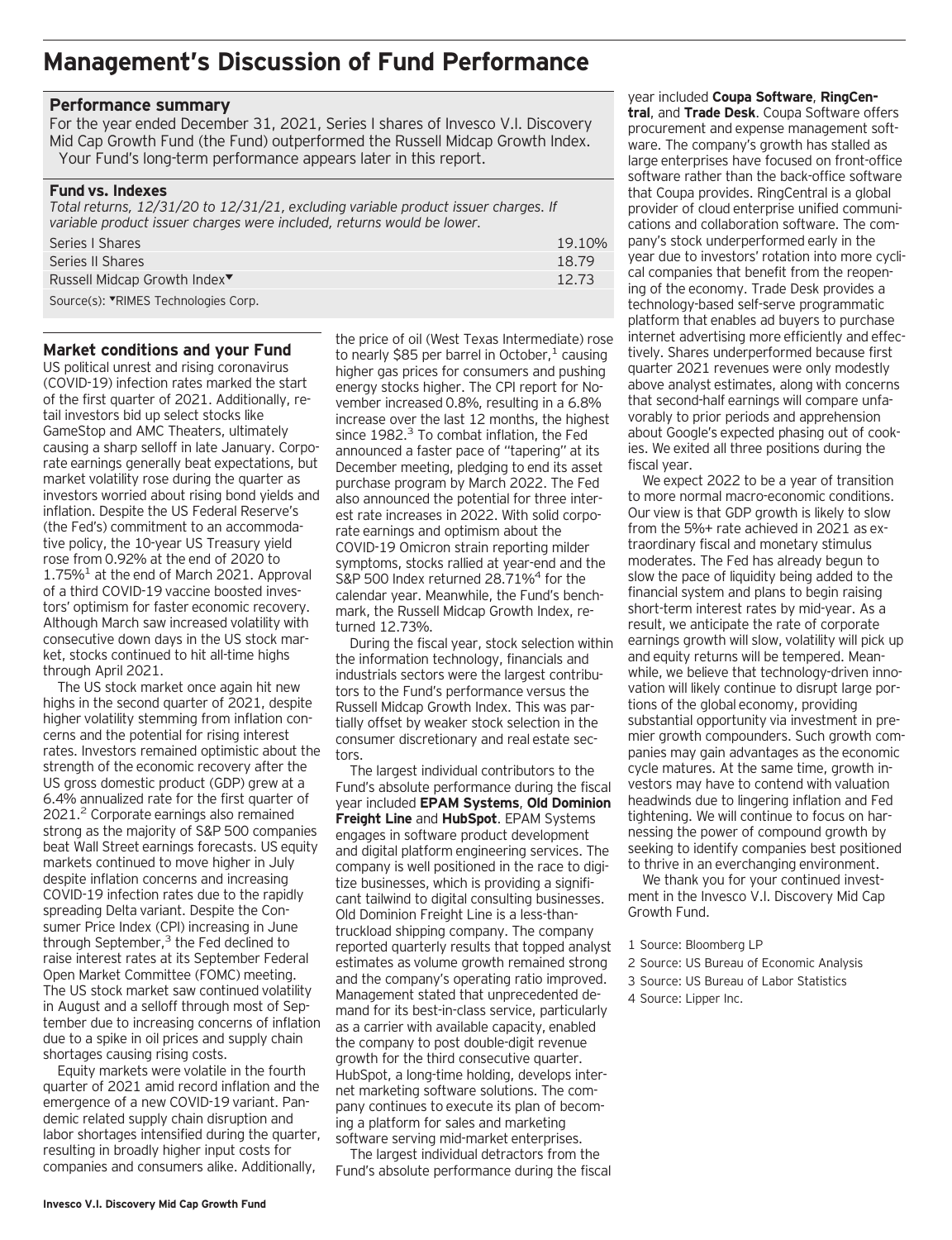### **Portfolio manager(s)**:

Justin Livengood Ronald J. Zibelli, Jr. - Lead

*The views and opinions expressed in management's discussion of Fund performance are those of Invesco Advisers, Inc. and its affiliates. These views and opinions are subject to change at any time based on factors such as market and economic conditions. These views and opinions may not be relied upon as investment advice or recommendations, or as an offer for a particular security. The information is not a complete analysis of every aspect of any market, country, industry, security or the Fund. Statements of fact are from sources considered reliable, but Invesco Advisers, Inc. makes no representation or warranty as to their completeness or accuracy. Although historical performance is no guarantee of future results, these insights may help you understand our investment management philosophy.*

See important Fund and, if applicable, index disclosures later in this report.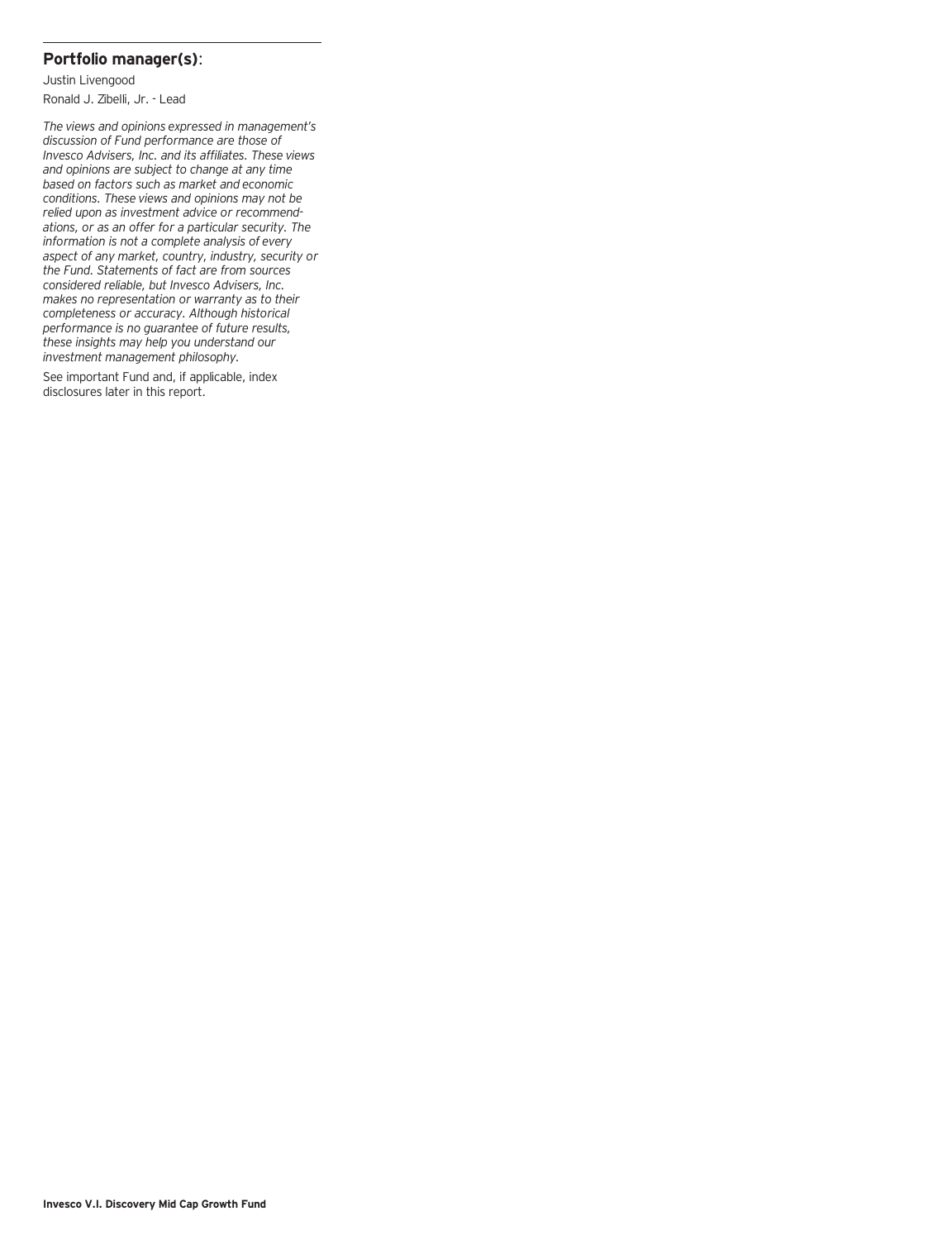### **Your Fund's Long-Term Performance**

#### **Results of a \$10,000 Investment — Oldest Share Class(es)**

Fund and index data from 12/31/11



1 Source: RIMES Technologies Corp.

Past performance cannot guarantee future results.

| <b>Average Annual Total Returns</b> |        |
|-------------------------------------|--------|
| As of 12/31/21                      |        |
| <b>Series   Shares</b>              |        |
| Inception $(8/15/86)$               | 10.85% |

| IILEPIIOII (O/L5/OO)    | $10.03\%$ |
|-------------------------|-----------|
| 10 Years                | 17.84     |
| 5 Years                 | 23.08     |
| 1 Year                  | 19.10     |
| <b>Series II Shares</b> |           |
| Inception $(10/16/00)$  | 5.03%     |
| 10 Years                | 17.53     |
| 5 Years                 | 22.75     |
| 1 Year                  | 18.79     |
|                         |           |

**Effective May 24, 2019, Non-Service and Service shares of the Oppenheimer Discovery Mid Cap Growth Fund/VA, (the predecessor fund) were reorganized into Series I and Series II shares, respectively, of Invesco Oppenheimer V.I. Discovery Mid Cap Growth Fund (renamed Invesco V.I. Discovery Mid Cap Growth Fund on April 30, 2021). Returns shown above, for periods ending on or prior to May 24, 2019, for Series I and Series II shares are those of the Non-Service shares and Service shares of the predecessor fund. Share class returns will differ from the predecessor fund because of different expenses.**

**The performance data quoted represent past performance and cannot guarantee future results; current performance may be lower or higher. Please contact your variable product issuer or financial adviser for the most recent month-end variable product performance. Performance figures reflect Fund expenses, reinvested distributions and changes in net asset value. Performance figures do not reflect deduc-**

**tion of taxes a shareholder would pay on Fund distributions or sale of Fund shares. Investment return and principal value will fluctuate so that you may have a gain or loss when you sell shares.**

**Invesco V.I. Discovery Mid Cap Growth Fund, a series portfolio of AIM Variable Insurance Funds (Invesco Variable Insurance Funds), is currently offered through insurance companies issuing variable products. You cannot purchase shares of the Fund directly. Performance figures given represent the Fund and are not intended to reflect actual variable product values. They do not reflect sales charges, expenses and fees assessed in connection with a variable product. Sales charges, expenses and fees, which are determined by the variable product issuers, will vary and will lower the total return.**

**The most recent month-end performance at the Fund level, excluding variable product charges, is available at 800 451 4246. As mentioned above, for the most recent month-end performance including variable product charges, please contact your variable product issuer or financial adviser.**

**Fund performance reflects any applicable fee waivers and/or expense reimbursements. Had the adviser not waived fees and/or reimbursed expenses currently or in the past, returns would have been lower. See current prospectus for more information.**

\$51,616 Invesco V.I. Discovery Mid Cap Growth Fund Series I Shares \$46,550 Russell Midcap® Growth Index<sup>1</sup>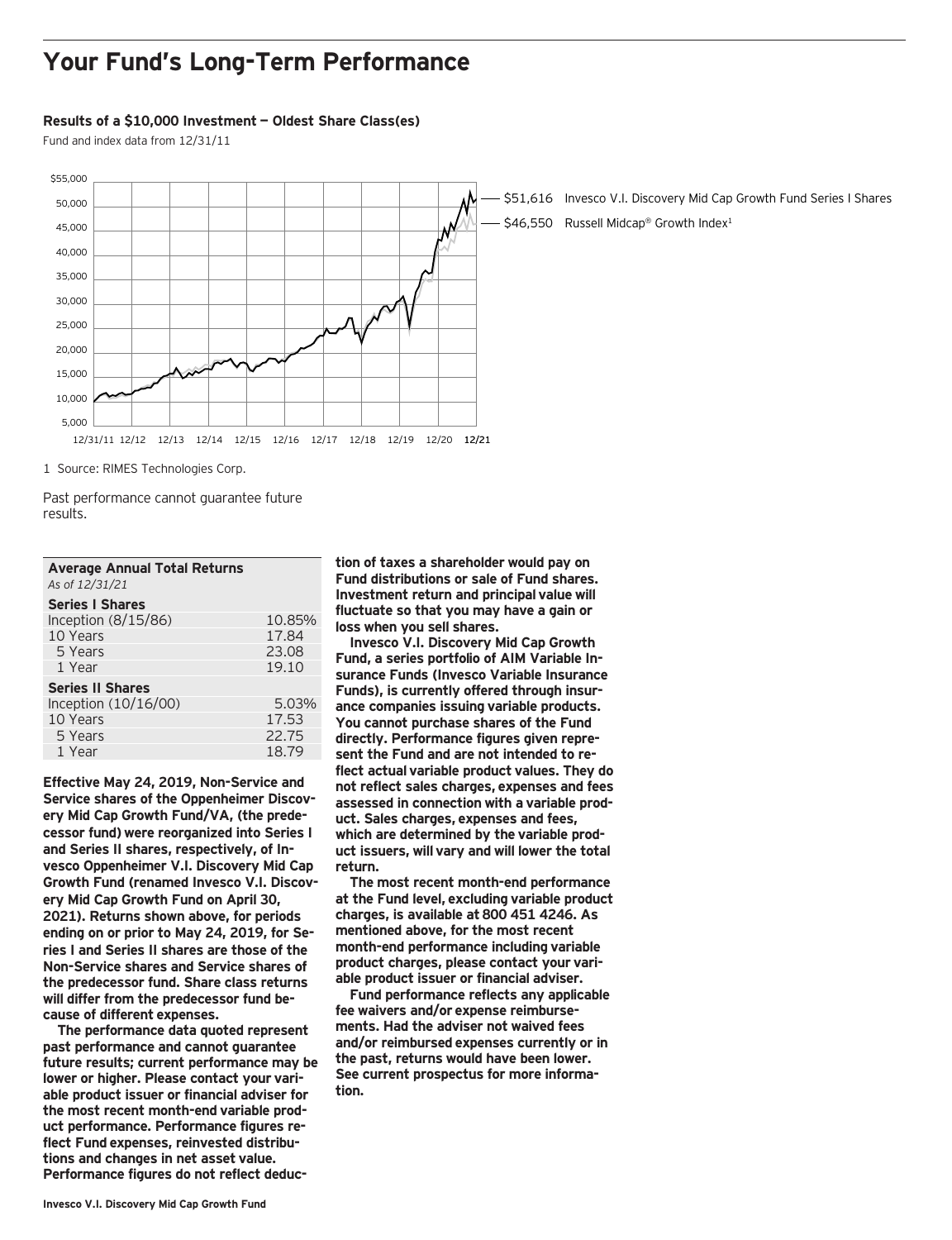### **Supplemental Information**

### **Invesco V.I. Discovery Mid Cap Growth Fund's investment objective is to seek capital appreciation.**

- Unless otherwise stated, information presented in this report is as of December 31, 2021, and is based on total net assets.
- Unless otherwise noted, all data is provided by Invesco.
- To access your Fund's reports/prospectus, visit invesco.com/fundreports.

### **About indexes used in this report**

- The **Russell Midcap<sup>®</sup> Growth Index** is an unmanaged index considered representative of mid-cap growth stocks. The Russell Midcap Growth Index is a trademark/ service mark of the Frank Russell Co. Russell<sup>®</sup> is a trademark of the Frank Russell Co.
- The Fund is not managed to track the performance of any particular index, including the index(es) described here, and consequently, the performance of the Fund may deviate significantly from the performance of the index(es).
- A direct investment cannot be made in an index. Unless otherwise indicated, index results include reinvested dividends, and they do not reflect sales charges. Performance of the peer group, if applicable, reflects fund expenses; performance of a market index does not.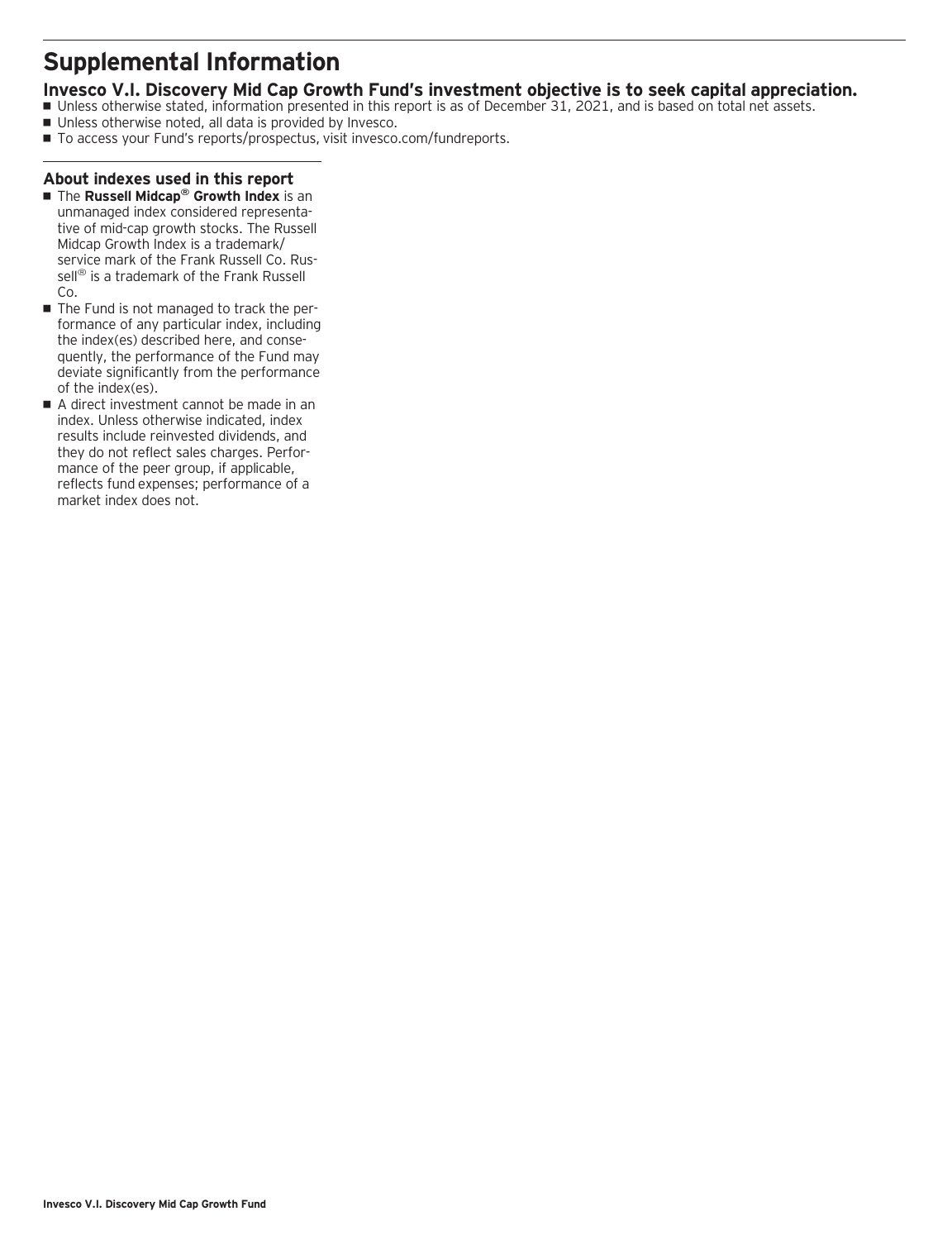### **Fund Information**

### **Portfolio Composition**

| By sector                                             | % of total net assets |
|-------------------------------------------------------|-----------------------|
| Information Technology                                | 33.18%                |
| Industrials                                           | 17.44                 |
| <b>Health Care</b>                                    | 17.07                 |
| Consumer Discretionary                                | 11.85                 |
| <b>Financials</b>                                     | 9.65                  |
| Materials                                             | 3.50                  |
| Real Estate                                           | 2.84                  |
| Other Sectors, Each Less than 2% of Net Assets        | 2.88                  |
| Money Market Funds Plus Other Assets Less Liabilities | 1.59                  |

### **Top 10 Equity Holdings\***

|     |                                   | % of total net assets |
|-----|-----------------------------------|-----------------------|
| 1.  | Synopsys, Inc.                    | 2.50%                 |
| 2.  | Zebra Technologies Corp., Class A | 2.31                  |
| 3.  | IDEXX Laboratories, Inc.          | 2.26                  |
| 4.  | MSCI, Inc.                        | 2.21                  |
| 5.  | Monolithic Power Systems, Inc.    | 2.09                  |
| 6.  | Old Dominion Freight Line, Inc.   | 2.05                  |
| 7.  | Marvell Technology, Inc.          | 2.03                  |
| 8.  | MongoDB, Inc.                     | 2.02                  |
| 9.  | HubSpot, Inc.                     | 2.00                  |
| 10. | Trimble, Inc.                     | 1.99                  |

The Fund's holdings are subject to change, and there is no assurance that the Fund will continue to hold any particular security.

\* Excluding money market fund holdings, if any.

Data presented here are as of December 31, 2021.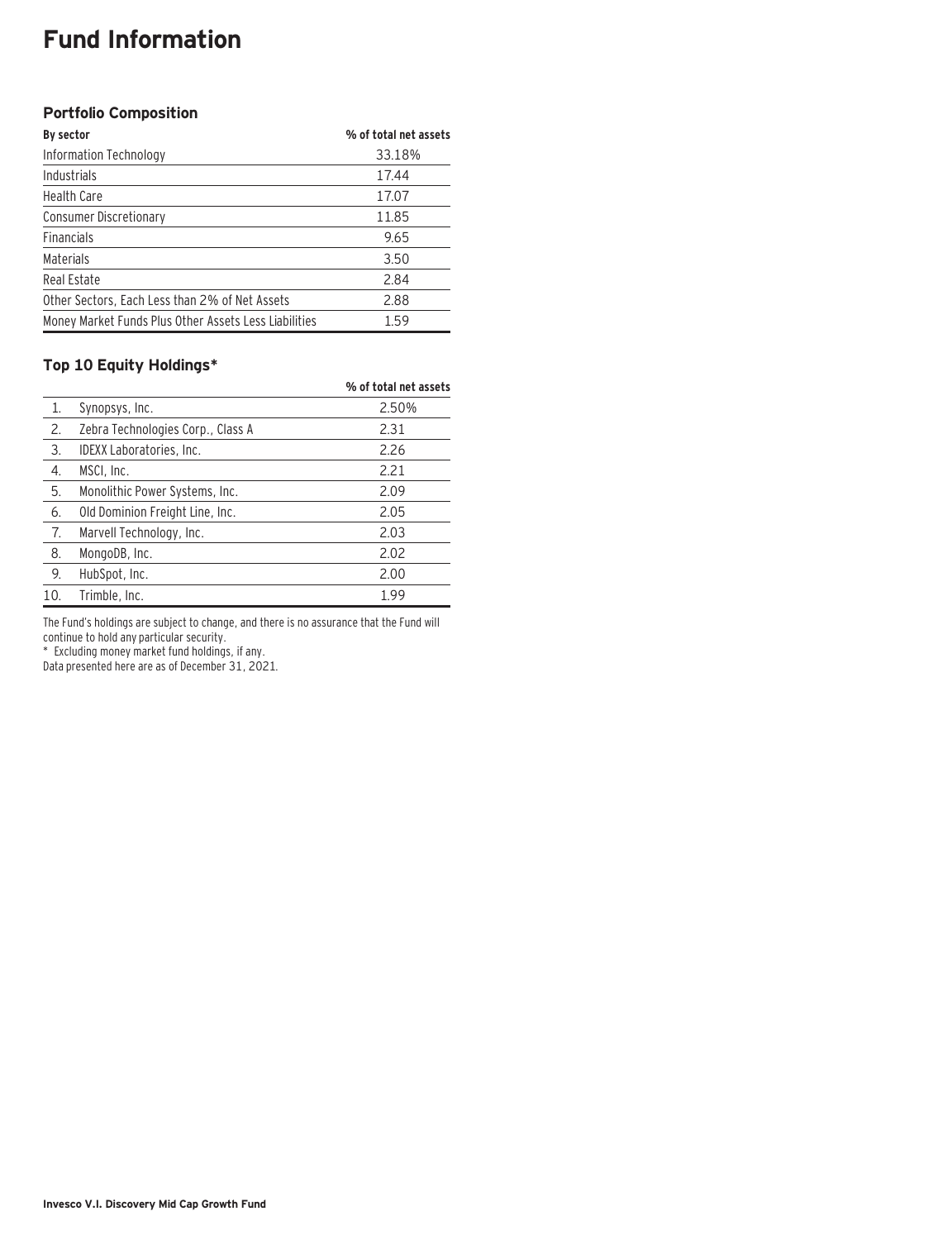# **Schedule of Investments(a)**

December 31, 2021

|                                                                          | <b>Shares</b> | Value           |
|--------------------------------------------------------------------------|---------------|-----------------|
| Common Stocks & Other Equity Interests-98.41%                            |               |                 |
| Application Software-11.23%                                              |               |                 |
| Avalara, Inc. <sup>(b)</sup>                                             | 23,896        | \$<br>3,085,213 |
| Bill.com Holdings, Inc. (b)(c)                                           | 55,539        | 13,837,542      |
| Datadog, Inc., Class A(b)                                                | 100,081       | 17,825,427      |
| HubSpot, Inc. <sup>(b)</sup>                                             | 38,023        | 25,062,860      |
| Manhattan Associates, Inc. <sup>(b)</sup>                                | 111,528       | 17,341,489      |
| Paylocity Holding Corp. <sup>(b)</sup>                                   | 65,895        | 15,561,763      |
| Synopsys, Inc. <sup>(b)</sup>                                            | 85,047        | 31,339,819      |
| Tyler Technologies, Inc. <sup>(b)</sup>                                  | 30,908        | 16,626,959      |
|                                                                          |               | 140,681,072     |
| Asset Management & Custody Banks-1.80%                                   |               |                 |
| KKR & Co., Inc., Class A                                                 | 303,092       | 22,580,354      |
| Auto Parts & Equipment-1.52%                                             |               |                 |
| Aptiv PLC <sup>(b)</sup>                                                 | 115,321       | 19,022,199      |
|                                                                          |               |                 |
| Automotive Retail-0.76%                                                  |               |                 |
| Advance Auto Parts, Inc.                                                 | 39,430        | 9,458,468       |
| Biotechnology-1.14%                                                      |               |                 |
| Alnylam Pharmaceuticals, Inc. <sup>(b)</sup>                             | 40,574        | 6,880,539       |
| Natera, Inc. <sup>(b)</sup>                                              | 78,718        | 7,351,474       |
|                                                                          |               | 14,232,013      |
|                                                                          |               |                 |
| <b>Building Products-2.94%</b>                                           |               |                 |
| Advanced Drainage Systems, Inc.                                          | 87,063        | 11,851,886      |
| Trane Technologies PLC                                                   | 54,468        | 11,004,170      |
| Trex Co., Inc. <sup>(b)</sup>                                            | 103,332       | 13,952,920      |
|                                                                          |               | 36,808,976      |
| Casinos & Gaming-0.34%                                                   |               |                 |
| Caesars Entertainment, Inc. <sup>(b)</sup>                               | 45,978        | 4,300,322       |
|                                                                          |               |                 |
| <b>Commodity Chemicals-0.50%</b>                                         |               |                 |
| Olin Corp.                                                               | 108,369       | 6,233,385       |
| <b>Communications Equipment-1.76%</b>                                    |               |                 |
| Motorola Solutions, Inc.                                                 | 81,258        | 22,077,799      |
|                                                                          |               |                 |
| <b>Construction Materials-0.83%</b>                                      |               |                 |
| Eagle Materials, Inc.                                                    | 62,603        | 10,420,895      |
| Distributors-0.97%                                                       |               |                 |
| Pool Corp.                                                               | 21,551        | 12,197,866      |
|                                                                          |               |                 |
| <b>Diversified Support Services-0.85%</b><br>Copart, Inc. <sup>(b)</sup> |               |                 |
|                                                                          | 70,391        | 10,672,683      |
| <b>Electrical Components &amp; Equipment-3.15%</b>                       |               |                 |
| AMETEK, Inc.                                                             | 139,225       | 20,471,644      |
| Generac Holdings, Inc. <sup>(b)</sup>                                    | 53,930        | 18,979,046      |
|                                                                          |               | 39,450,690      |
|                                                                          |               |                 |
| Electronic Equipment & Instruments-4.29%                                 |               |                 |
| Trimble, Inc. <sup>(b)</sup>                                             | 285,597       | 24,901,202      |
| Zebra Technologies Corp., Class A(b)                                     | 48,509        | 28,872,557      |
|                                                                          |               | 53,773,759      |

|                                                      | <b>Shares</b> | Value            |
|------------------------------------------------------|---------------|------------------|
| <b>Environmental &amp; Facilities Services-1.57%</b> |               |                  |
| Waste Connections, Inc.                              | 143,954       | \$<br>19,616,612 |
|                                                      |               |                  |
| <b>Financial Exchanges &amp; Data-2.21%</b>          |               |                  |
| MSCI, Inc.                                           | 45,211        | 27,700,328       |
| Health Care Equipment-4.42%                          |               |                  |
| IDEXX Laboratories, Inc. <sup>(b)</sup>              | 42,892        | 28,242,666       |
| Insulet Corp. <sup>(b)</sup>                         | 41,216        | 10,966,341       |
| Masimo Corp. <sup>(b)</sup>                          | 55,059        | 16,120,174       |
|                                                      |               | 55,329,181       |
|                                                      |               |                  |
| <b>Health Care Facilities-1.06%</b>                  |               |                  |
| Tenet Healthcare Corp. <sup>(b)</sup>                | 161,786       | 13,216,298       |
| <b>Health Care Supplies-1.18%</b>                    |               |                  |
| Align Technology, Inc. <sup>(b)</sup>                | 22,545        |                  |
|                                                      |               | 14,816,123       |
| Health Care Technology-0.49%                         |               |                  |
| Veeva Systems, Inc., Class A(b)                      | 23,898        | 6,105,461        |
|                                                      |               |                  |
| Home Improvement Retail-1.23%                        |               |                  |
| Floor & Decor Holdings, Inc., Class A <sup>(b)</sup> | 118,041       | 15,346,510       |
| Homebuilding-0.53%                                   |               |                  |
| TopBuild Corp. <sup>(b)</sup>                        | 23,933        | 6,603,354        |
|                                                      |               |                  |
| Homefurnishing Retail-0.49%                          |               |                  |
| Williams-Sonoma, Inc. <sup>(c)</sup>                 | 36,614        | 6,192,526        |
| Hotels, Resorts & Cruise Lines-1.68%                 |               |                  |
| Hilton Worldwide Holdings, Inc. <sup>(b)</sup>       | 134,726       | 21,015,909       |
|                                                      |               |                  |
| Industrial Machinery-4.61%                           |               |                  |
| Chart Industries, Inc. (b)(c)                        | 40,366        | 6,437,973        |
| IDEX Corp.                                           | 77,284        | 18,263,755       |
| ITT, Inc.                                            | 113,394       | 11,587,733       |
| Kornit Digital Ltd. (Israel) <sup>(b)</sup>          | 67,402        | 10,261,955       |
| Middleby Corp. (The) <sup>(b)(c)</sup>               | 56,482        | 11,113,398       |
|                                                      |               | 57,664,814       |
|                                                      |               |                  |
| Insurance Brokers-1.14%                              |               |                  |
| Arthur J. Gallagher & Co.                            | 84,322        | 14,306,914       |
| Interactive Media & Services-0.84%                   |               |                  |
| ZoomInfo Technologies, Inc., Class A <sup>(b)</sup>  | 163,569       | 10,501,130       |
|                                                      |               |                  |
| Internet Services & Infrastructure-2.01%             |               |                  |
| MongoDB, Inc. <sup>(b)</sup>                         | 47,641        | 25,218,763       |
| <b>Investment Banking &amp; Brokerage-0.86%</b>      |               |                  |
| LPL Financial Holdings, Inc.                         | 67,201        | 10,758,208       |
|                                                      |               |                  |
| IT Consulting & Other Services-5.50%                 |               |                  |
| EPAM Systems, Inc. <sup>(b)</sup>                    | 32,633        | 21,813,529       |
| Gartner, Inc. <sup>(b)</sup>                         | 68,025        | 22,742,118       |
| Globant S.A. (b)(c)                                  | 77,302        | 24,279,785       |
|                                                      |               | 68,835,432       |
|                                                      |               |                  |
| Leisure Facilities-0.97%                             |               |                  |
| Vail Resorts, Inc.                                   | 37,161        | 12,185,092       |

See accompanying Notes to Financial Statements which are an integral part of the financial statements.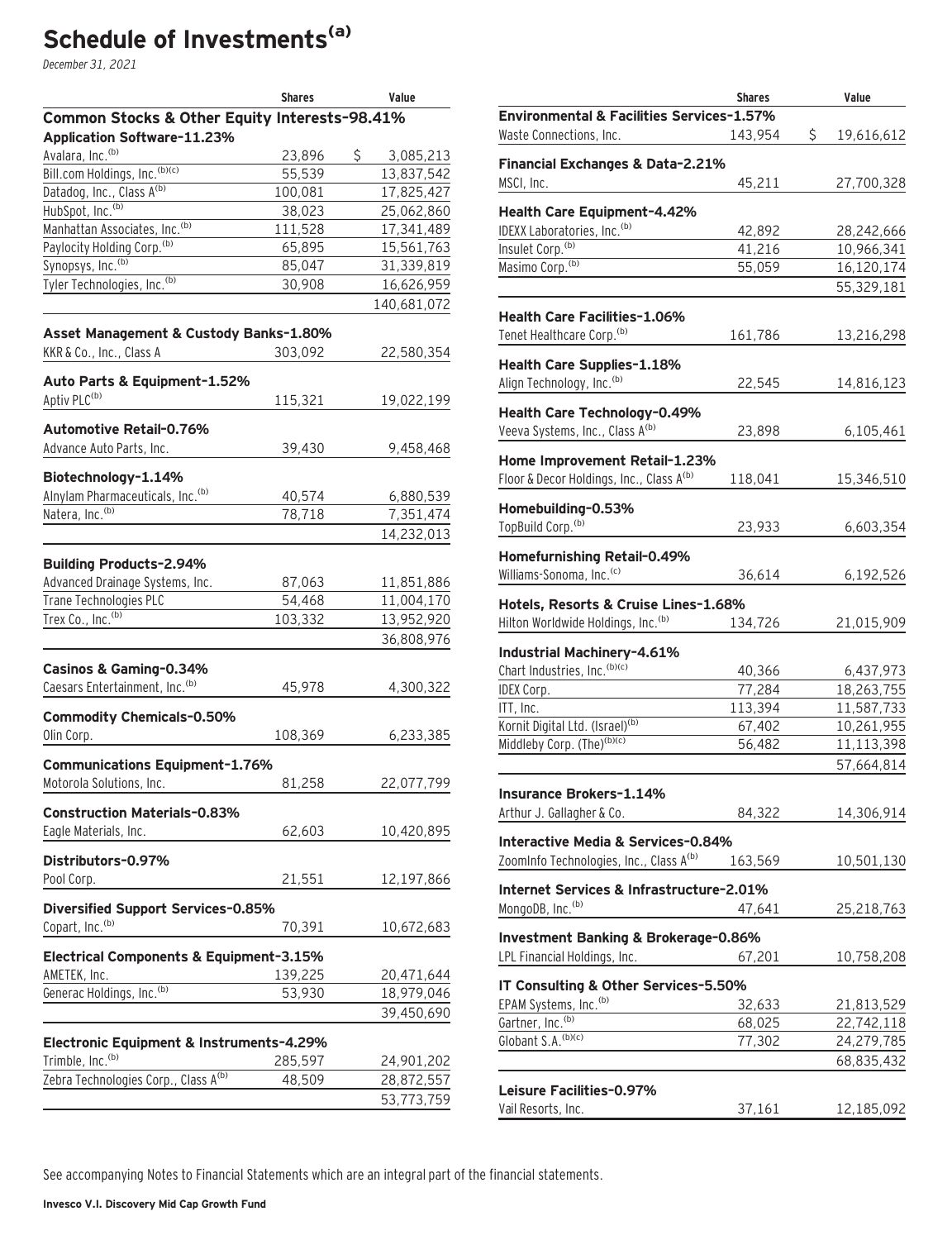|                                                   | <b>Shares</b> | Value           |
|---------------------------------------------------|---------------|-----------------|
| Life Sciences Tools & Services-7.20%              |               |                 |
| Bio-Rad Laboratories, Inc., Class A(b)            | 13,190        | \$<br>9,965,968 |
| Charles River Laboratories International,         |               |                 |
| Inc. <sup>(b)</sup>                               | 58,159        | 21,913,148      |
| Mettler-Toledo International, Inc. <sup>(b)</sup> | 10,084        | 17,114,666      |
| Repligen Corp. (b)(c)                             | 70,860        | 18,766,562      |
| West Pharmaceutical Services, Inc.                | 47,661        | 22,353,486      |
|                                                   |               | 90,113,830      |
| Movies & Entertainment-0.96%                      |               |                 |
| Live Nation Entertainment, Inc. <sup>(b)</sup>    | 100,110       | 11,982,166      |
|                                                   |               |                 |
| Office REITs-1.02%                                |               |                 |
| Alexandria Real Estate Equities, Inc.             | 57,195        | 12,752,197      |
| Oil & Gas Storage & Transportation-1.08%          |               |                 |
| Cheniere Energy, Inc.                             | 133,121       | 13,501,132      |
| Paper Packaging-1.63%                             |               |                 |
| Avery Dennison Corp.                              | 94,387        | 20,441,393      |
|                                                   |               |                 |
| Pharmaceuticals-1.60%                             |               |                 |
| Catalent, Inc. <sup>(b)</sup>                     | 156,253       | 20,005,072      |
| Real Estate Services-1.04%                        |               |                 |
| Jones Lang LaSalle, Inc. (b)                      | 48,148        | 12,968,182      |
| Regional Banks-3.63%                              |               |                 |
| First Republic Bank                               | 104,106       | 21,498,930      |
| SVB Financial Group <sup>(b)</sup>                | 35,391        | 24,003,592      |
|                                                   |               |                 |
|                                                   |               | 45,502,522      |
| Research & Consulting Services-1.15%              |               |                 |
| Equifax, Inc.                                     | 49,358        | 14,451,529      |
| Restaurants-1.57%                                 |               |                 |
| Chipotle Mexican Grill, Inc. <sup>(b)</sup>       | 4,770         | 8,339,152       |
| Domino's Pizza, Inc.                              | 19,960        | 11,264,027      |
|                                                   |               | 19,603,179      |
|                                                   |               |                 |
| Semiconductor Equipment-2.31%                     |               |                 |
| Enphase Energy, Inc. <sup>(b)</sup>               | 45,766        | 8,372,432       |
| Entegris, Inc.                                    | 148,368       | 20,560,838      |
|                                                   |               | 28,933,270      |
| Semiconductors-4.37%                              |               |                 |
| Lattice Semiconductor Corp. <sup>(b)</sup>        | 40,969        | 3,157,071       |
| Marvell Technology, Inc.                          | 290,154       | 25,385,573      |
| Monolithic Power Systems, Inc.                    | 53,139        | 26,215,063      |
|                                                   |               | 54,757,707      |

Investment Abbreviations:

REIT – Real Estate Investment Trust

|                                                                                        | <b>Shares</b> | Value           |
|----------------------------------------------------------------------------------------|---------------|-----------------|
| <b>Specialized REITs-0.79%</b>                                                         |               |                 |
| Extra Space Storage, Inc.                                                              | 43,493        | \$<br>9,861,168 |
| <b>Specialty Chemicals-0.54%</b>                                                       |               |                 |
| Albemarle Corp.                                                                        | 28,779        | 6,727,667       |
| Specialty Stores-1.79%                                                                 |               |                 |
| Five Below, Inc. <sup>(b)</sup>                                                        | 36,284        | 7,506,797       |
| Tractor Supply Co.                                                                     | 62,666        | 14,952,107      |
|                                                                                        |               | 22,458,904      |
| Systems Software-1.69%                                                                 |               |                 |
| Zscaler, Inc. <sup>(b)</sup>                                                           | 65,819        | 21,149,619      |
| Trading Companies & Distributors-1.12%                                                 |               |                 |
| SiteOne Landscape Supply, Inc. <sup>(b)</sup>                                          | 58,047        | 14,063,627      |
| Trucking-2.05%                                                                         |               |                 |
| Old Dominion Freight Line, Inc.                                                        | 71,760        | 25,717,349      |
| Total Common Stocks & Other Equity Interests<br>(Cost \$821,053,611)                   |               | 1,232,313,649   |
|                                                                                        |               |                 |
| Money Market Funds-1.52%                                                               |               |                 |
| Invesco Government & Agency Portfolio,<br>Institutional Class, 0.03% <sup>(d)(e)</sup> | 7,063,784     | 7,063,784       |
| Invesco Liquid Assets Portfolio,                                                       |               |                 |
| Institutional Class, 0.02% <sup>(d)(e)</sup>                                           | 3,921,831     | 3,922,616       |
| Invesco Treasury Portfolio, Institutional                                              |               |                 |
| Class, $0.01\%$ <sup>(d)(e)</sup>                                                      | 8,072,896     | 8,072,896       |
| Total Money Market Funds (Cost \$19,059,296)                                           |               | 19,059,296      |
| TOTAL INVESTMENTS IN SECURITIES                                                        |               |                 |
| (excluding investments purchased<br>with cash collateral from securities               |               |                 |
| on loan)-99.93%                                                                        |               |                 |
| (Cost \$840,112,907)                                                                   |               | 1,251,372,945   |
| <b>Investments Purchased with Cash Collateral from</b>                                 |               |                 |
| <b>Securities on Loan</b>                                                              |               |                 |
| Money Market Funds-2.69%                                                               |               |                 |
| Invesco Private Government Fund.<br>$0.02\%$ <sup>(d)(e)(f)</sup>                      | 10.102.831    | 10.102.831      |

| $0.02\%$ <sup>(d)(e)(f)</sup>                                                                   | 10,102,831 | 10,102,831      |
|-------------------------------------------------------------------------------------------------|------------|-----------------|
| Invesco Private Prime Fund, 0.11% <sup>(d)(e)(f)</sup>                                          | 23,568,559 | 23,573,272      |
| Total Investments Purchased with Cash Collateral<br>from Securities on Loan (Cost \$33,676,103) |            | 33,676,103      |
| TOTAL INVESTMENTS IN SECURITIES-102.62%<br>(Cost \$873,789,010)                                 |            | 1.285.049.048   |
| OTHER ASSETS LESS LIABILITIES-(2.62)%                                                           |            | (32, 835, 052)  |
| NET ASSETS-100.00%                                                                              |            | \$1,252,213,996 |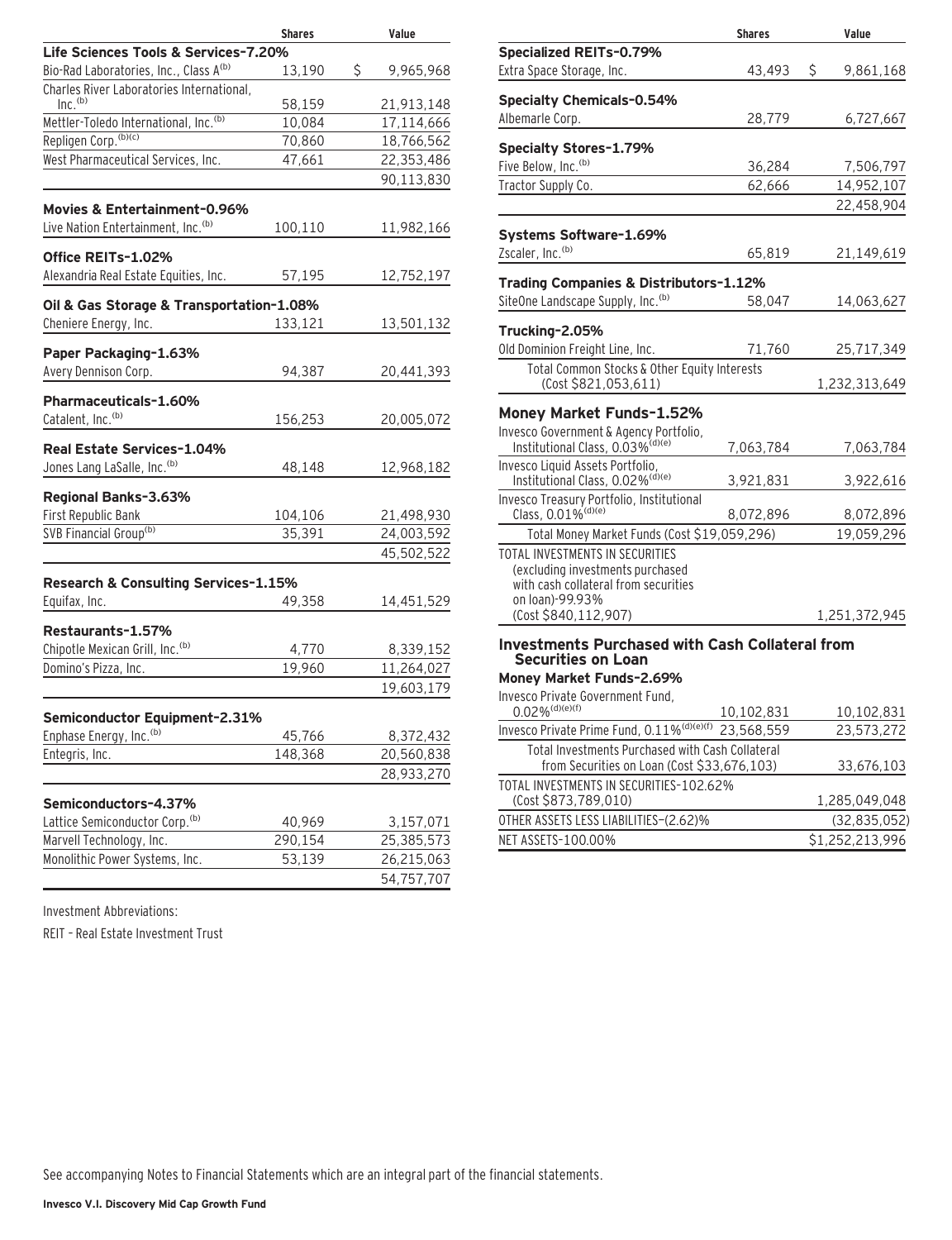Notes to Schedule of Investments:

- (a) Industry and/or sector classifications used in this report are generally according to the Global Industry Classification Standard, which was developed by and is the exclusive property and a service mark of MSCI Inc. and Standard & Poor's.
- (b) Non-income producing security.
- (c) All or a portion of this security was out on loan at December 31, 2021.
- Affiliated issuer. The issuer and/or the Fund is a wholly-owned subsidiary of Invesco Ltd., or is affiliated by having an investment adviser that is under common control of Invesco Ltd. The table below shows the Fund's transactions in, and earnings from, its investments in affiliates for the fiscal year ended December 31, 2021.

|                                                                                      | Value<br>December 31, 2020 | <b>Purchases</b><br>at Cost | <b>Proceeds</b><br>from Sales | Change in<br><b>Unrealized</b><br>Appreciation | Realized<br>Gain<br>(Loss) | Value<br>December 31, 2021 | <b>Dividend Income</b> |
|--------------------------------------------------------------------------------------|----------------------------|-----------------------------|-------------------------------|------------------------------------------------|----------------------------|----------------------------|------------------------|
| <b>Investments in Affiliated Money Market</b><br><b>Funds:</b>                       |                            |                             |                               |                                                |                            |                            |                        |
| Invesco Government & Agency Portfolio,<br>Institutional Class                        | \$4.694.901                | \$133,774,877               | \$(131.405.994)               | \$ -                                           |                            | \$7.063.784                | Ŝ<br>1,647             |
| Invesco Liquid Assets Portfolio, Institutional<br>Class                              | 3.353.072                  | 94.431.023                  | (93.861.424)                  | 5                                              | (60)                       | 3.922.616                  | 615                    |
| Invesco Treasury Portfolio, Institutional Class                                      | 5.365.601                  | 152.885.574                 | (150, 178, 279)               |                                                |                            | 8.072.896                  | 707                    |
| <b>Investments Purchased with Cash</b><br><b>Collateral from Securities on Loan:</b> |                            |                             |                               |                                                |                            |                            |                        |
| Invesco Private Government Fund                                                      | ٠                          | 137.591.599                 | (127.488.768)                 |                                                | ٠                          | 10.102.831                 | 1.654*                 |
| Invesco Private Prime Fund                                                           | ٠                          | 279.264.120                 | (255,682,024)                 |                                                | (8.824)                    | 23.573.272                 | 22,044*                |
| Total                                                                                | \$13,413,574               | \$797.947.193               | \$(758.616.489)               | \$5                                            | \$ (8,884)                 | \$52,735,399               | \$26,667               |

\* Represents the income earned on the investment of cash collateral, which is included in securities lending income on the Statement of Operations. Does not include rebates and fees paid to lending agent or premiums received from borrowers, if any.

(e) The rate shown is the 7-day SEC standardized yield as of December 31, 2021.

The security has been segregated to satisfy the commitment to return the cash collateral received in securities lending transactions upon the borrower's return of the securities loaned. See Note 1I.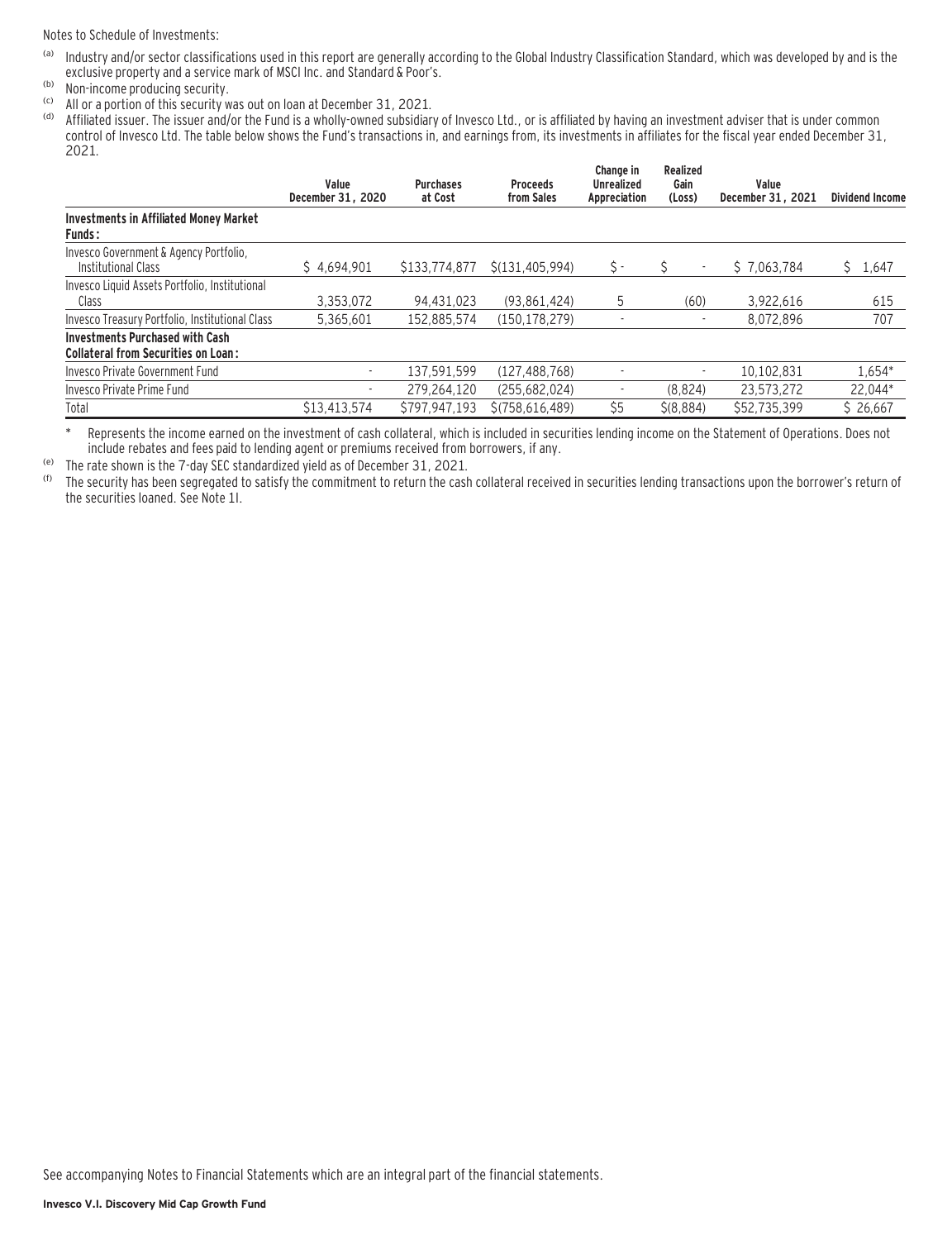### **Statement of Assets and Liabilities**

December 31, 2021

#### **Assets:**

| Investments in unaffiliated securities, at value       |                 |
|--------------------------------------------------------|-----------------|
| (Cost \$821,053,611)*                                  | \$1,232,313,649 |
| Investments in affiliated money market funds, at value |                 |
| (Cost \$52,735,399)                                    | 52,735,399      |
| Receivable for:                                        |                 |
| Investments sold                                       | 2,160,521       |
| Fund shares sold                                       | 247,244         |
| <b>Dividends</b>                                       | 249,386         |
| Investment for trustee deferred compensation and       |                 |
| retirement plans                                       | 184,566         |
| Other assets                                           | 4,642           |
| Total assets                                           | 1,287,895,407   |
|                                                        |                 |

### **Liabilities:**

| Payable for: |            |
|--------------|------------|
|              | Fund share |

| Fund shares reacquired                             |    | 1,053,395       |
|----------------------------------------------------|----|-----------------|
| Amount due custodian                               |    | 176.281         |
| Collateral upon return of securities loaned        |    | 33.676.103      |
| Accrued fees to affiliates                         |    | 519,981         |
| Accrued other operating expenses                   |    | 59,742          |
| Trustee deferred compensation and retirement plans |    | 195.909         |
| Total liabilities                                  |    | 35,681,411      |
| Net assets applicable to shares outstanding        |    | \$1,252,213,996 |
| Net assets consist of:                             |    |                 |
| Shares of beneficial interest                      | Ś. | 590,962,725     |
| Distributable earnings                             |    | 661,251,271     |
|                                                    |    | \$1,252,213,996 |
|                                                    |    |                 |

### **Net Assets:**

| Series i  | 043.223.930 |
|-----------|-------------|
| Series II | 208,990,066 |

#### **Shares outstanding, no par value, with an unlimited number of shares authorized:**

| Series I                                | 9,100,553 |
|-----------------------------------------|-----------|
| Series II                               | 2,014,078 |
| Series I:<br>Net asset value per share  | 114.63    |
| Series II:<br>Net asset value per share | 103.76    |

\* At December 31, 2021, securities with an aggregate value of \$33,058,814 were on loan to brokers.

# **Statement of Operations**

For the year ended December 31, 2021

### **Investment income:**

| Dividends (net of foreign withholding taxes of \$7,046)                                          | Ŝ. | 3,141,083   |
|--------------------------------------------------------------------------------------------------|----|-------------|
| Dividends from affiliated money market funds (includes<br>securities lending income of \$44,733) |    | 47,702      |
| Total investment income                                                                          |    | 3,188,785   |
| <b>Expenses:</b>                                                                                 |    |             |
| Advisory fees                                                                                    |    | 7,948,411   |
| Administrative services fees                                                                     |    | 1,936,980   |
| Custodian fees                                                                                   |    | 19.816      |
| Distribution fees - Series II                                                                    |    | 509,745     |
| Transfer agent fees                                                                              |    | 74,953      |
| Trustees' and officers' fees and benefits                                                        |    | 33,914      |
| Professional services fees                                                                       |    | 67,533      |
| 0ther                                                                                            |    | (48, 962)   |
| Total expenses                                                                                   |    | 10,542,390  |
| Less: Fees waived                                                                                |    | (331, 374)  |
| Net expenses                                                                                     |    | 10,211,016  |
| Net investment income (loss)                                                                     |    | (7,022,231) |
|                                                                                                  |    |             |

### **Realized and unrealized gain (loss) from:**

Net realized gain (loss) from:

| Unaffiliated investment securities                                                             | 264.544.605   |
|------------------------------------------------------------------------------------------------|---------------|
| Affiliated investment securities                                                               | (8,884)       |
| Foreign currencies                                                                             | (19)          |
|                                                                                                | 264,535,702   |
| Change in net unrealized appreciation (depreciation) of:<br>Unaffiliated investment securities | (46,873,290)  |
| Affiliated investment securities                                                               |               |
|                                                                                                | (46,873,285)  |
| Net realized and unrealized gain                                                               | 217,662,417   |
| Net increase in net assets resulting from operations                                           | \$210,640,186 |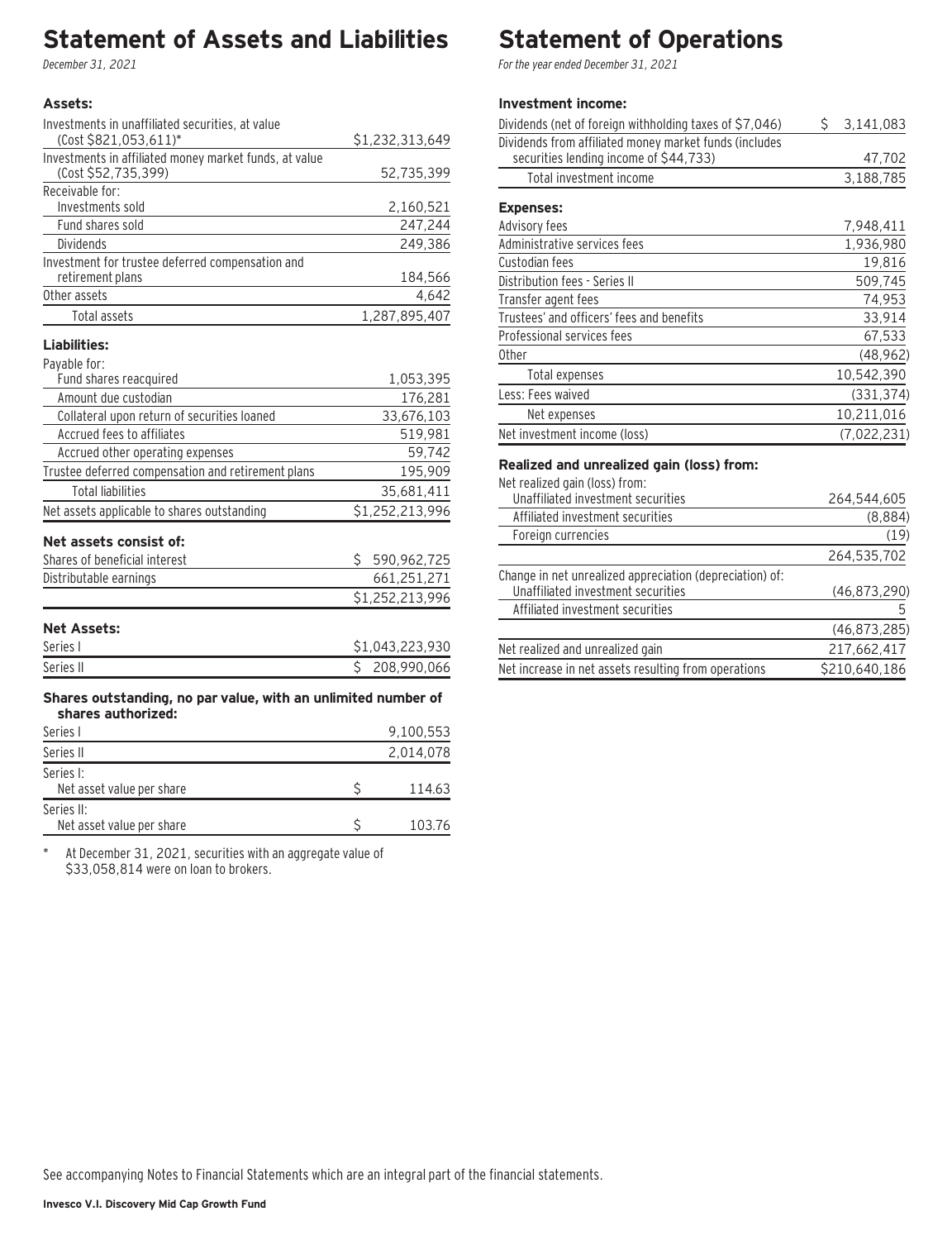### **Statement of Changes in Net Assets**

For the years ended December 31, 2021 and 2020

|                                                              | 2021              | 2020              |
|--------------------------------------------------------------|-------------------|-------------------|
| <b>Operations:</b>                                           |                   |                   |
| Net investment income (loss)                                 | Ś.<br>(7,022,231) | (3,715,026)<br>S. |
| Net realized gain                                            | 264,535,702       | 129,594,081       |
| Change in net unrealized appreciation (depreciation)         | (46, 873, 285)    | 232,836,358       |
| Net increase in net assets resulting from operations         | 210,640,186       | 358,715,413       |
| Distributions to shareholders from distributable earnings:   |                   |                   |
| Series I                                                     | (107, 606, 241)   | (59,869,406)      |
| Series II                                                    | (23, 586, 278)    | (5, 791, 819)     |
| Total distributions from distributable earnings              | (131, 192, 519)   | (65, 661, 225)    |
| <b>Share transactions-net:</b>                               |                   |                   |
| Series I                                                     | 11,766,238        | 33,303,183        |
| Series II                                                    | 1,369,232         | 88,537,075        |
| Net increase in net assets resulting from share transactions | 13,135,470        | 121,840,258       |
| Net increase in net assets                                   | 92,583,137        | 414,894,446       |
| Net assets:                                                  |                   |                   |
| Beginning of year                                            | 1,159,630,859     | 744,736,413       |
| End of year                                                  | \$1,252,213,996   | \$1,159,630,859   |

See accompanying Notes to Financial Statements which are an integral part of the financial statements.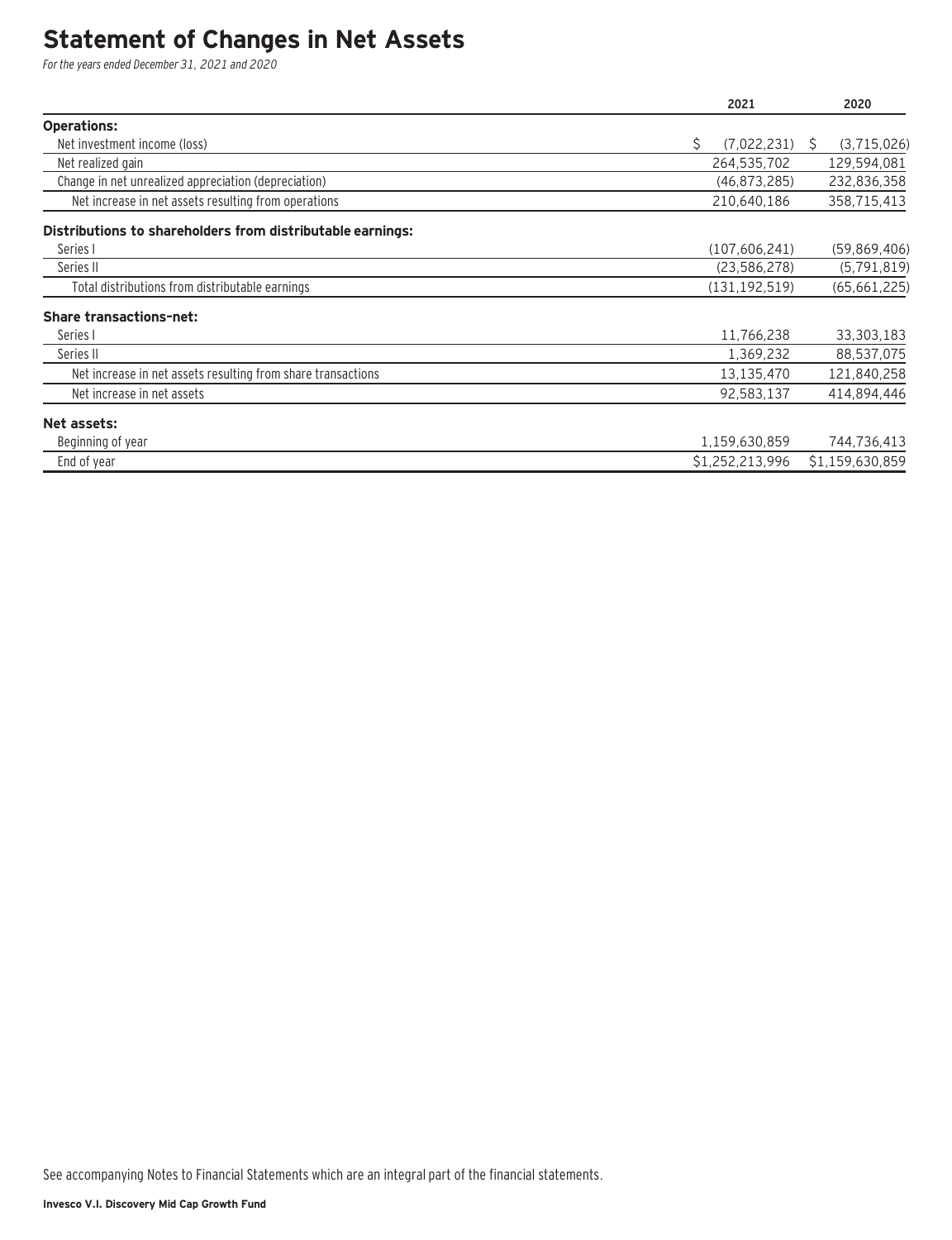# **Financial Highlights**

The following schedule presents financial highlights for a share of the Fund outstanding throughout the periods indicated.

|                     | Net asset<br>value,<br>beginning<br>of period | <b>Net</b><br>investment<br>income<br>$(logs)$ <sup>(a)</sup> | Net gains<br>(losses)<br>on securities<br>(both<br>realized and<br>unrealized) | <b>Total from</b><br>investment<br>operations | <b>Dividends</b><br>from net<br>investment<br>income | <b>Distributions</b><br>from net<br>realized<br>gains | Total<br>distributions | Net asset<br>value, end<br>of period | Total<br>return <sup>(b)</sup> | Net assets.<br>end of period<br>(000's omitted) | Ratio of<br>expenses<br>to average<br>net assets<br>with fee waivers<br>and/or<br>expenses<br>absorbed | Ratio of<br>expenses<br>to average net<br>assets without<br>fee waivers<br>and/or<br>expenses<br>absorbed <sup>(c)</sup> | Ratio of net<br>investment<br>income<br>(loss)<br>to average<br>net assets | Portfolio<br>turnover <sup>(d)</sup> |
|---------------------|-----------------------------------------------|---------------------------------------------------------------|--------------------------------------------------------------------------------|-----------------------------------------------|------------------------------------------------------|-------------------------------------------------------|------------------------|--------------------------------------|--------------------------------|-------------------------------------------------|--------------------------------------------------------------------------------------------------------|--------------------------------------------------------------------------------------------------------------------------|----------------------------------------------------------------------------|--------------------------------------|
| Series I            |                                               |                                                               |                                                                                |                                               |                                                      |                                                       |                        |                                      |                                |                                                 |                                                                                                        |                                                                                                                          |                                                                            |                                      |
| Year ended 12/31/21 | \$106.94                                      | \$(0.62)                                                      | \$21.29                                                                        | \$20.67                                       | $\qquad \qquad -$                                    | \$(12.98)                                             | \$(12.98)              | \$114.63                             | 19.09%                         | \$1.043.224                                     | 0.80%                                                                                                  | 0.83%                                                                                                                    | (0.54)%                                                                    | 77%                                  |
| Year ended 12/31/20 | 83.82                                         | (0.32)                                                        | 30.78                                                                          | 30.46                                         | (0.04)                                               | (7.30)                                                | (7.34)                 | 106.94                               | 40.70                          | 963.414                                         | 0.80                                                                                                   | 0.86                                                                                                                     | (0.37)                                                                     | 87                                   |
| Year ended 12/31/19 | 68.65                                         | $0.04($ e                                                     | 26.04                                                                          | 26.08                                         | $\qquad \qquad -$                                    | (10.91)                                               | (10.91)                | 83.82                                | 39.37                          | 693.424                                         | 0.80                                                                                                   | 0.87                                                                                                                     | $0.05^{(e)}$                                                               | 76                                   |
| Year ended 12/31/18 | 84.21                                         | (0.19)                                                        | (3.07)                                                                         | (3.26)                                        | $\overline{\phantom{a}}$                             | (12.30)                                               | (12.30)                | 68.65                                | (6.08)                         | 586.273                                         | 0.80                                                                                                   | 0.86                                                                                                                     | (0.23)                                                                     | 104                                  |
| Year ended 12/31/17 | 72.65                                         | (0.10)                                                        | 20.08                                                                          | 19.98                                         | (0.03)                                               | (8.39)                                                | (8.42)                 | 84.21                                | 28.79                          | 694,675                                         | 0.80                                                                                                   | 0.84                                                                                                                     | (0.12)                                                                     | 105                                  |
| Series II           |                                               |                                                               |                                                                                |                                               |                                                      |                                                       |                        |                                      |                                |                                                 |                                                                                                        |                                                                                                                          |                                                                            |                                      |
| Year ended 12/31/21 | 98.05                                         | (0.83)                                                        | 19.52                                                                          | 18.69                                         | $\overline{\phantom{0}}$                             | (12.98)                                               | (12.98)                | 103.76                               | 18.79                          | 208.990                                         | 1.05                                                                                                   | 1.08                                                                                                                     | (0.79)                                                                     | 77                                   |
| Year ended 12/31/20 | 77.70                                         | (0.50)                                                        | 28.15                                                                          | 27.65                                         | $\overline{\phantom{0}}$                             | (7.30)                                                | (7.30)                 | 98.05                                | 40.24                          | 196,217                                         | 1.05                                                                                                   | 1.11                                                                                                                     | (0.62)                                                                     | 87                                   |
| Year ended 12/31/19 | 64.41                                         | $(0.14)^{(e)}$                                                | 24.34                                                                          | 24.20                                         | -                                                    | (10.91)                                               | (10.91)                | 77.70                                | 39.01                          | 51,312                                          | 1.05                                                                                                   | 1.12                                                                                                                     | $(0.19)^{(e)}$                                                             | 76                                   |
| Year ended 12/31/18 | 79.87                                         | (0.37)                                                        | (2.79)                                                                         | (3.16)                                        | $\overline{\phantom{0}}$                             | (12.30)                                               | (12.30)                | 64.41                                | (6.31)                         | 35,054                                          | 1.05                                                                                                   | 1.11                                                                                                                     | (0.48)                                                                     | 104                                  |
| Year ended 12/31/17 | 69.43                                         | (0.28)                                                        | 19.11                                                                          | 18.83                                         |                                                      | (8.39)                                                | (8.39)                 | 79.87                                | 28.46                          | 39,599                                          | 1.05                                                                                                   | 1.09                                                                                                                     | (0.37)                                                                     | 105                                  |

(a) Calculated using average shares outstanding.<br>(b) Includes adjustments in accordance with accounting principles generally accepted in the United States of America and as such, the net asset value for financial reporting the returns based upon those net asset values may differ from the net asset value and returns for shareholder transactions. Total returns are not annualized for periods less than one vear, if applicable, and do not reflect

(c) Does not include indirect expenses from affiliated fund fees and expenses of 0.00% for the years ended December 31, 2019, 2018 and 2017, respectively.<br>(d) Portfolio turnover is calculated at the fund level and is not a calculation excludes the value of securities purchased of \$123,217,891 in the effort to realign the Fund's portfolio holdings after the reorganization of Invesco V.I. Mid Cap Growth<br>Fund into the Fund.

(e) Net investment income (loss) per share and the ratio of net investment income (loss) to average net assets includes significant dividends received during the year ended December 31, 2019. Net investment income (loss) per share and the ratio of net investment income (loss) to average net assets excluding the significant dividends are \$(0.13) and (0.16)% for Series I Shares and \$(0.30) and (0.40)% for Series II Shares.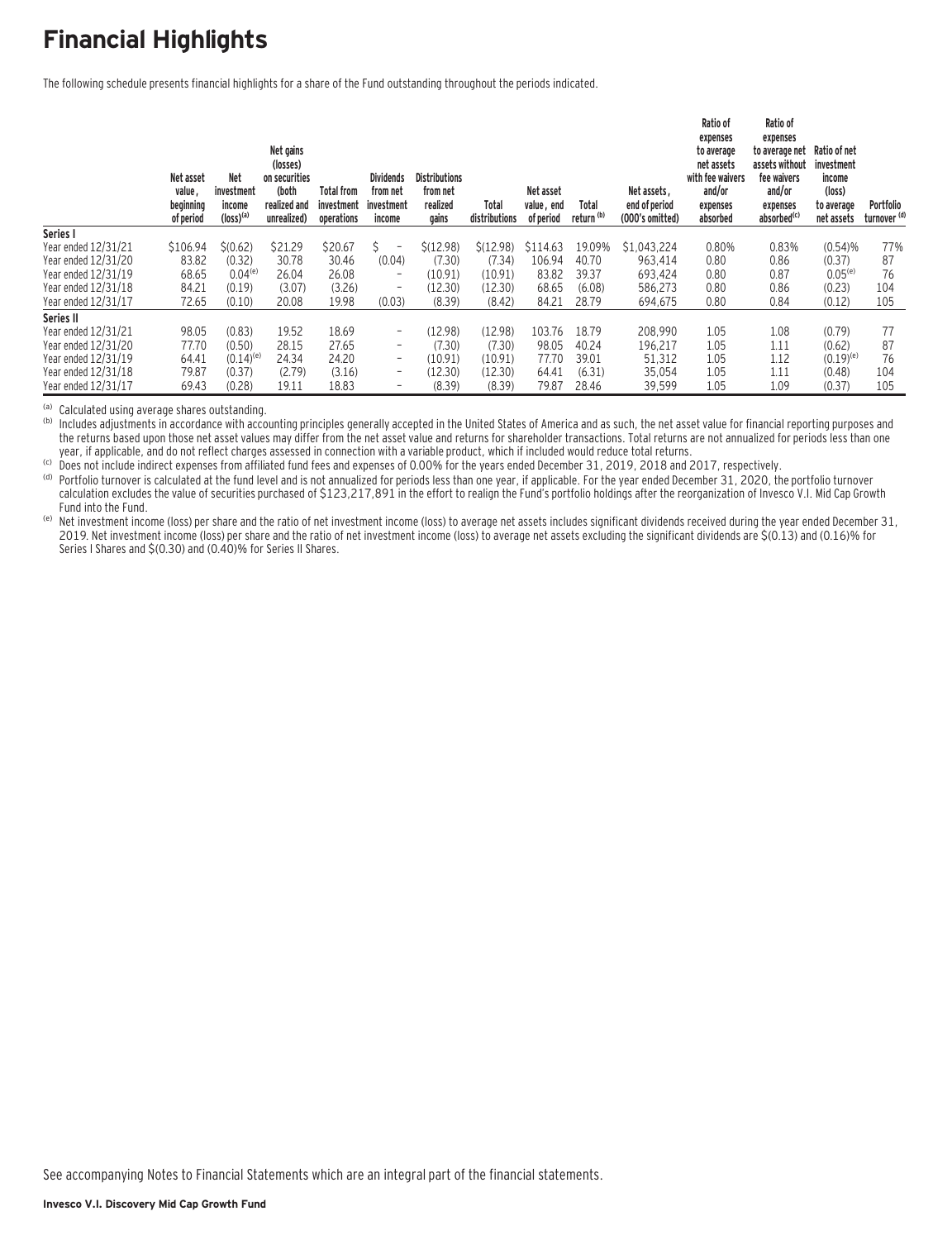### **Notes to Financial Statements**

December 31, 2021

#### **NOTE 1—Significant Accounting Policies**

Invesco V.I. Discovery Mid Cap Growth Fund, formerly Invesco Oppenheimer V.I. Discovery Mid Cap Growth Fund (the "Fund") is a series portfolio of AIM Variable Insurance Funds (Invesco Variable Insurance Funds) (the "Trust"). The Trust is a Delaware statutory trust registered under the Investment Company Act of 1940, as amended (the "1940 Act"), as an open-end series management investment company. Information presented in these financial statements pertains only to the Fund. Matters affecting the Fund or each class will be voted on exclusively by the shareholders of the Fund or each class. Current Securities and Exchange Commission ("SEC") guidance, however, requires participating insurance companies offering separate accounts to vote shares proportionally in accordance with the instructions of the contract owners whose investments are funded by shares of each Fund or class.

The Fund's investment objective is to seek capital appreciation.

The Fund currently offers two classes of shares, Series I and Series II, both of which are offered to insurance company separate accounts funding variable annuity contracts and variable life insurance policies ("variable products").

The Fund is an investment company and accordingly follows the investment company accounting and reporting guidance in accordance with Financial Accounting Standards Board Accounting Standards Codification Topic 946, Financial Services – Investment Companies.

The following is a summary of the significant accounting policies followed by the Fund in the preparation of its financial statements.

A. Security Valuations - Securities, including restricted securities, are valued according to the following policy.

A security listed or traded on an exchange (except convertible securities) is valued at its last sales price or official closing price as of the close of the customary trading session on the exchange where the security is principally traded, or lacking any sales or official closing price on a particular day, the security may be valued at the closing bid price on that day. Securities traded in the over-the-counter market are valued based on prices furnished by independent pricing services or market makers. When such securities are valued by an independent pricing service they may be considered fair valued. Futures contracts are valued at the final settlement price set by an exchange on which they are principally traded. Listed options are valued at the mean between the last bid and asked prices from the exchange on which they are principally traded. Options not listed on an exchange are valued by an independent source at the mean between the last bid and asked prices. For purposes of determining net asset value ("NAV") per share, futures and option contracts generally are valued 15 minutes after the close of the customary trading session of the New York Stock Exchange ("NYSE").

Investments in open-end and closed-end registered investment companies that do not trade on an exchange are valued at the end-of-day net asset value per share. Investments in open-end and closed-end registered investment companies that trade on an exchange are valued at the last sales price or official closing price as of the close of the customary trading session on the exchange where the security is principally traded.

Debt obligations (including convertible securities) and unlisted equities are fair valued using an evaluated quote provided by an independent pricing service. Evaluated quotes provided by the pricing service may be determined without exclusive reliance on quoted prices, and may reflect appropriate factors such as institution-size trading in similar groups of securities, developments related to specific securities, dividend rate (for unlisted equities), yield (for debt obligations), quality, type of issue, coupon rate (for debt obligations), maturity (for debt obligations), individual trading characteristics and other market data. Pricing services generally value debt obligations assuming orderly transactions of institutional round lot size, but a fund may hold or transact in the same securities in smaller, odd lot sizes. Odd lots often trade at lower prices than institutional round lots. Debt obligations are subject to interest rate and credit risks. In addition, all debt obligations involve some risk of default with respect to interest and/or principal payments.

Foreign securities' (including foreign exchange contracts) prices are converted into U.S. dollar amounts using the applicable exchange rates as of the close of the NYSE. If market quotations are available and reliable for foreign exchange-traded equity securities, the securities will be valued at the market quotations. Because trading hours for certain foreign securities end before the close of the NYSE, closing market quotations may become unreliable. If between the time trading ends on a particular security and the close of the customary trading session on the NYSE, events occur that the investment adviser determines are significant and make the closing price unreliable, the Fund may fair value the security. If the event is likely to have affected the closing price of the security, the security will be valued at fair value in good faith using procedures approved by the Board of Trustees. Adjustments to closing prices to reflect fair value may also be based on a screening process of an independent pricing service to indicate the degree of certainty, based on historical data, that the closing price in the principal market where a foreign security trades is not the current value as of the close of the NYSE. Foreign securities' prices meeting the approved degree of certainty that the price is not reflective of current value will be priced at the indication of fair value from the independent pricing service. Multiple factors may be considered by the independent pricing service in determining adjustments to reflect fair value and may include information relating to sector indices, American Depositary Receipts and domestic and foreign index futures. Foreign securities may have additional risks including exchange rate changes, potential for sharply devalued currencies and high inflation, political and economic upheaval, the relative lack of issuer information, relatively low market liquidity and the potential lack of strict financial and accounting controls and standards.

Securities for which market prices are not provided by any of the above methods may be valued based upon quotes furnished by independent sources. The last bid price may be used to value equity securities. The mean between the last bid and asked prices is used to value debt obligations, including corporate loans.

Securities for which market quotations are not readily available or became unreliable are valued at fair value as determined in good faith by or under the supervision of the Trust's officers following procedures approved by the Board of Trustees. Issuer specific events, market trends, bid/asked quotes of brokers and information providers and other market data may be reviewed in the course of making a good faith determination of a security's fair value.

The Fund may invest in securities that are subject to interest rate risk, meaning the risk that the prices will generally fall as interest rates rise and, conversely, the prices will generally rise as interest rates fall. Specific securities differ in their sensitivity to changes in interest rates depending on their individual characteristics. Changes in interest rates may result in increased market volatility, which may affect the value and/or liquidity of certain Fund investments.

Valuations change in response to many factors including the historical and prospective earnings of the issuer, the value of the issuer's assets, general market conditions which are not specifically related to the particular issuer, such as real or perceived adverse economic conditions, changes in the general outlook for revenues or corporate earnings, changes in interest or currency rates, regional or global instability, natural or environmental disasters, widespread disease or other public health issues, war, acts of terrorism or adverse investor sentiment generally and market liquidity. Because of the inherent uncertainties of valuation, the values reflected in the financial statements may materially differ from the value received upon actual sale of those investments.

**B. Securities Transactions and Investment Income** - Securities transactions are accounted for on a trade date basis. Realized gains or losses on sales are computed on the basis of specific identification of the securities sold. Interest income (net of withholding tax, if any) is recorded on an accrual basis from settlement date and includes coupon interest and amortization of premium and accretion of discount on debt securities as applicable. Dividend income (net of withholding tax, if any) is recorded on the ex-dividend date.

The Fund may periodically participate in litigation related to Fund investments. As such, the Fund may receive proceeds from litigation settlements. Any proceeds received are included in the Statement of Operations as realized gain (loss) for investments no longer held and as unrealized gain (loss) for investments still held.

Brokerage commissions and mark ups are considered transaction costs and are recorded as an increase to the cost basis of securities purchased and/or a reduction of proceeds on a sale of securities. Such transaction costs are included in the determination of net realized and unrealized gain (loss) from investment securities reported in the Statement of Operations and the Statement of Changes in Net Assets and the net realized and unrealized gains (losses) on securities per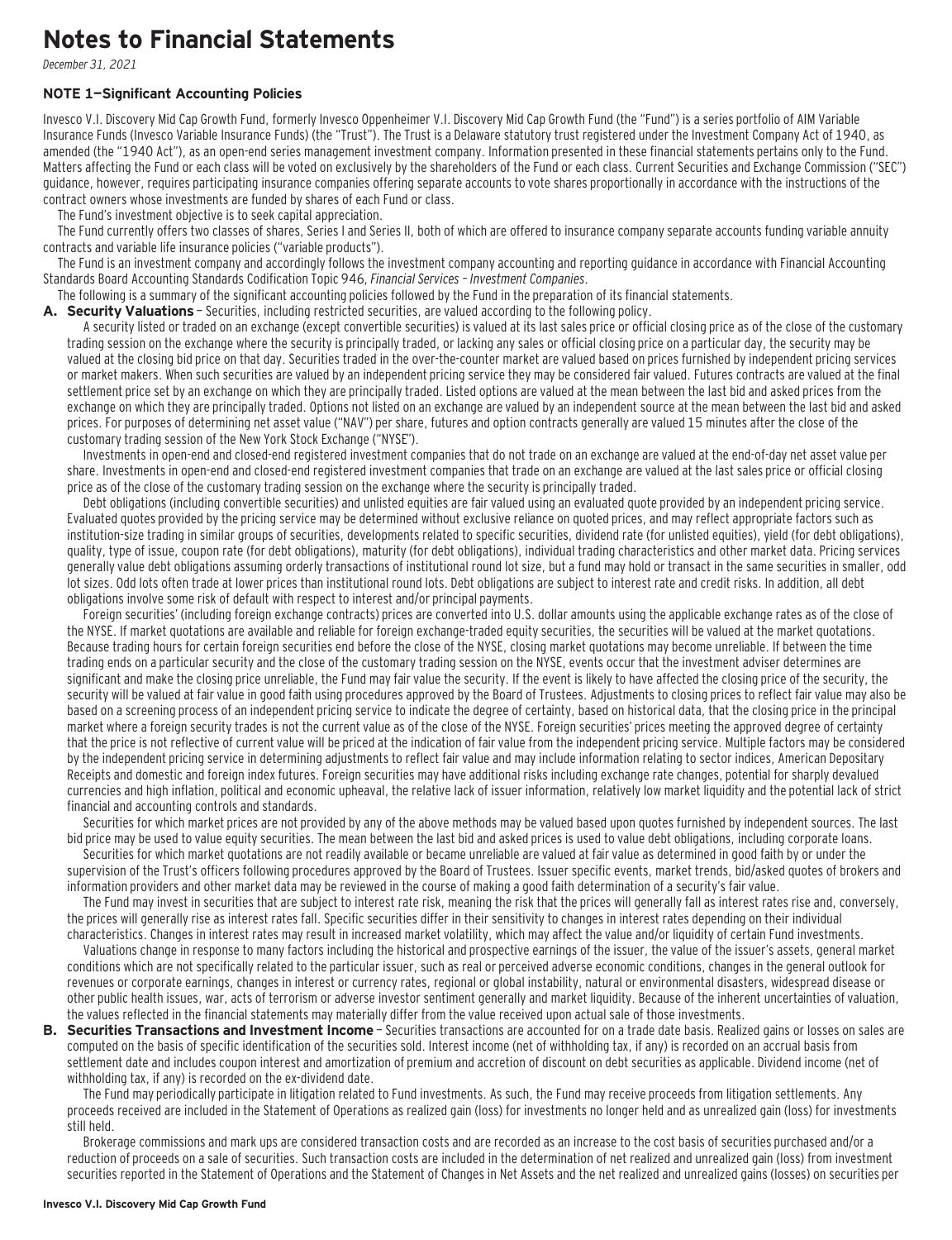share in the Financial Highlights. Transaction costs are included in the calculation of the Fund's net asset value and, accordingly, they reduce the Fund's total returns. These transaction costs are not considered operating expenses and are not reflected in net investment income reported in the Statement of Operations and the Statement of Changes in Net Assets, or the net investment income per share and the ratios of expenses and net investment income reported in the Financial Highlights, nor are they limited by any expense limitation arrangements between the Fund and the investment adviser.

- The Fund allocates income and realized and unrealized capital gains and losses to a class based on the relative net assets of each class. **C. Country Determination** — For the purposes of making investment selection decisions and presentation in the Schedule of Investments, the investment adviser may determine the country in which an issuer is located and/or credit risk exposure based on various factors. These factors include the laws of the country under which the issuer is organized, where the issuer maintains a principal office, the country in which the issuer derives 50% or more of its total revenues and the country that has the primary market for the issuer's securities, as well as other criteria. Among the other criteria that may be evaluated for making this determination are the country in which the issuer maintains 50% or more of its assets, the type of security, financial guarantees and enhancements, the nature of the collateral and the sponsor organization. Country of issuer and/or credit risk exposure has been determined to be the United States of America, unless otherwise noted.
- **D. Distributions**  Distributions from net investment income and net realized capital gain, if any, are generally declared and paid to separate accounts of participating insurance companies annually and recorded on the ex-dividend date.
- **E. Federal Income Taxes** The Fund intends to comply with the requirements of Subchapter M of the Internal Revenue Code of 1986, as amended (the "Internal Revenue Code"), necessary to qualify as a regulated investment company and to distribute substantially all of the Fund's taxable earnings to shareholders. As such, the Fund will not be subject to federal income taxes on otherwise taxable income (including net realized capital gain) that is distributed to shareholders. Therefore, no provision for federal income taxes is recorded in the financial statements.

The Fund recognizes the tax benefits of uncertain tax positions only when the position is more likely than not to be sustained. Management has analyzed the Fund's uncertain tax positions and concluded that no liability for unrecognized tax benefits should be recorded related to uncertain tax positions. Management is not aware of any tax positions for which it is reasonably possible that the total amounts of unrecognized tax benefits will change materially in the next 12 months. The Fund files tax returns in the U.S. Federal jurisdiction and certain other jurisdictions. Generally, the Fund is subject to examinations by such taxing authorities for up to three years after the filing of the return for the tax period.

- **F. Expenses**  Fees provided for under the Rule 12b-1 plan of a particular class of the Fund and which are directly attributable to that class are charged to the operations of such class. All other expenses are allocated among the classes based on relative net assets.
- **G. Accounting Estimates** The preparation of financial statements in conformity with accounting principles generally accepted in the United States of America ("GAAP") requires management to make estimates and assumptions that affect the reported amounts of assets and liabilities at the date of the financial statements and the reported amounts of revenues and expenses during the reporting period including estimates and assumptions related to taxation. Actual results could differ from those estimates by a significant amount. In addition, the Fund monitors for material events or transactions that may occur or become known after the period-end date and before the date the financial statements are released to print.
- **H. Indemnifications**  Under the Trust's organizational documents, each Trustee, officer, employee or other agent of the Trust is indemnified against certain liabilities that may arise out of the performance of their duties to the Fund. Additionally, in the normal course of business, the Fund enters into contracts, including the Fund's servicing agreements, that contain a variety of indemnification clauses. The Fund's maximum exposure under these arrangements is unknown as this would involve future claims that may be made against the Fund that have not yet occurred. The risk of material loss as a result of such indemnification claims is considered remote.
- **I. Securities Lending**  The Fund may lend portfolio securities having a market value up to one-third of the Fund's total assets. Such loans are secured by collateral equal to no less than the market value of the loaned securities determined daily by the securities lending provider. Such collateral will be cash or debt securities issued or guaranteed by the U.S. Government or any of its sponsored agencies. Cash collateral received in connection with these loans is invested in short-term money market instruments or affiliated, unregistered investment companies that comply with Rule 2a-7 under the Investment Company Act and money market funds (collectively, "affiliated money market funds") and is shown as such on the Schedule of Investments. The Fund bears the risk of loss with respect to the investment of collateral. It is the Fund's policy to obtain additional collateral from or return excess collateral to the borrower by the end of the next business day, following the valuation date of the securities loaned. Therefore, the value of the collateral held may be temporarily less than the value of the securities on loan. When loaning securities, the Fund retains certain benefits of owning the securities, including the economic equivalent of dividends or interest generated by the security. Lending securities entails a risk of loss to the Fund if, and to the extent that, the market value of the securities loaned were to increase and the borrower did not increase the collateral accordingly, and the borrower failed to return the securities. The securities loaned are subject to termination at the option of the borrower or the Fund. Upon termination, the borrower will return to the Fund the securities loaned and the Fund will return the collateral. Upon the failure of the borrower to return the securities, collateral may be liquidated and the securities may be purchased on the open market to replace the loaned securities. The Fund could experience delays and costs in gaining access to the collateral and the securities may lose value during the delay which could result in potential losses to the Fund. Some of these losses may be indemnified by the lending agent. The Fund bears the risk of any deficiency in the amount of the collateral available for return to the borrower due to any loss on the collateral invested. Dividends received on cash collateral investments for securities lending transactions, which are net of compensation to counterparties, are included in Dividends from affiliated money market funds on the Statement of Operations. The aggregate value of securities out on loan, if any, is shown as a footnote on the Statement of Assets and Liabilities.

On September 29, 2021, the Board of Trustees appointed Invesco Advisers, Inc. (the "Adviser" or "Invesco") to serve as an affiliated securities lending agent for the Fund. Prior to September 29, 2021, the Bank of New York Mellon ("BNYM") served as the sole securities lending agent for the Fund under the securities lending program. BNYM also continues to serve as a lending agent. To the extent the Fund utilizes the Adviser as an affiliated securities lending agent, the Fund conducts its securities lending in accordance with, and in reliance upon, no-action letters issued by the SEC staff that provide guidance on how an affiliate may act as a direct agent lender and receive compensation for those services in a manner consistent with the federal securities laws. For the year ended December 31, 2021, fees paid to the Adviser were less than \$500.

**J. Foreign Currency Translations** — Foreign currency is valued at the close of the NYSE based on quotations posted by banks and major currency dealers. Portfolio securities and other assets and liabilities denominated in foreign currencies are translated into U.S. dollar amounts at the date of valuation. Purchases and sales of portfolio securities (net of foreign taxes withheld on disposition) and income items denominated in foreign currencies are translated into U.S. dollar amounts on the respective dates of such transactions. The Fund does not separately account for the portion of the results of operations resulting from changes in foreign exchange rates on investments and the fluctuations arising from changes in market prices of securities held. The combined results of changes in foreign exchange rates and the fluctuation of market prices on investments (net of estimated foreign tax withholding) are included with the net realized and unrealized gain or loss from investments in the Statement of Operations. Reported net realized foreign currency gains or losses arise from (1) sales of foreign currencies, (2) currency gains or losses realized between the trade and settlement dates on securities transactions, and (3) the difference between the amounts of dividends, interest, and foreign withholding taxes recorded on the Fund's books and the U.S. dollar equivalent of the amounts actually received or paid. Net unrealized foreign currency gains and losses arise from changes in the fair values of assets and liabilities, other than investments in securities at fiscal period end, resulting from changes in exchange rates.

The Fund may invest in foreign securities, which may be subject to foreign taxes on income, gains on investments or currency repatriation, a portion of which may be recoverable. Foreign taxes, if any, are recorded based on the tax regulations and rates that exist in the foreign markets in which the Fund invests and are shown in the Statement of Operations.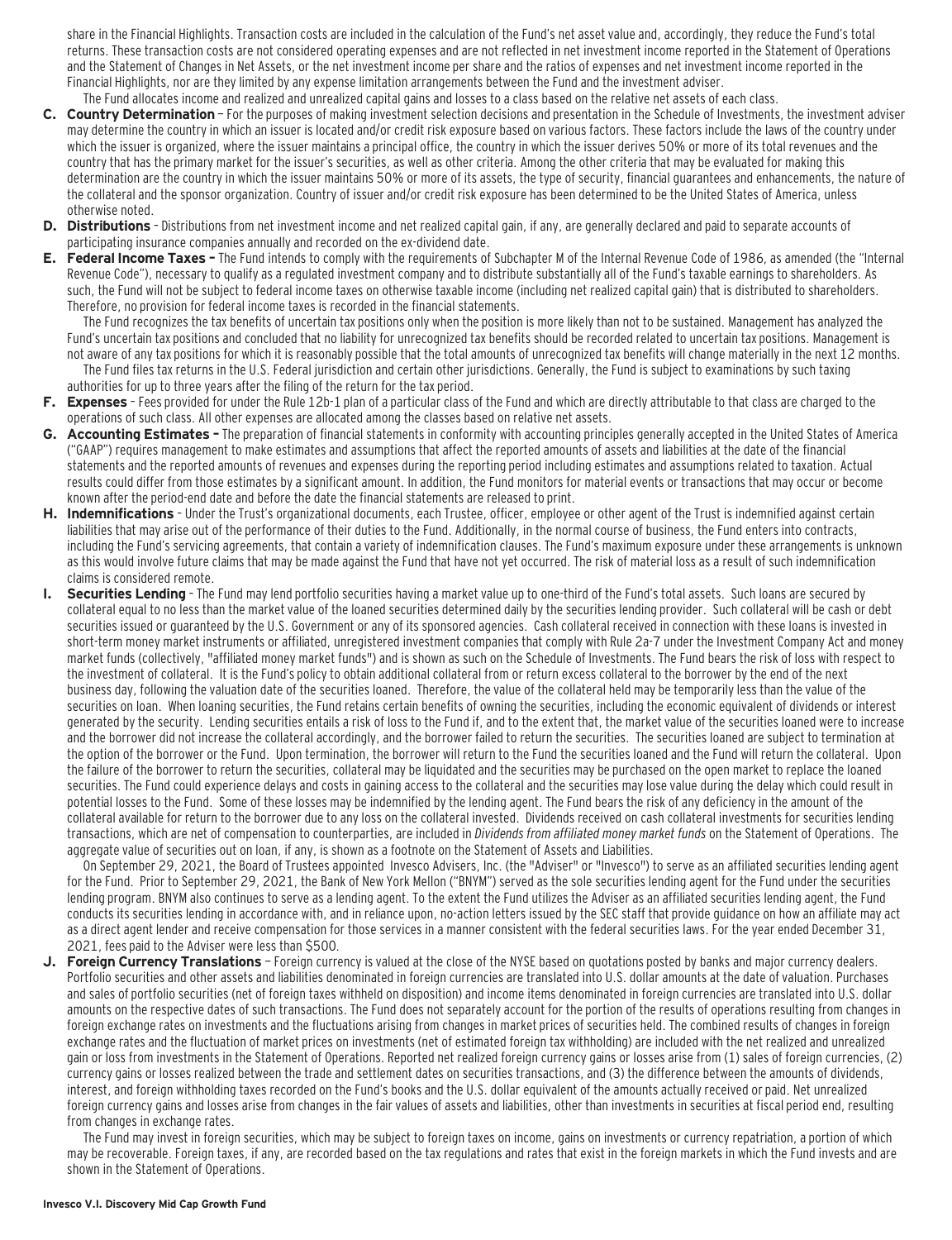- **K. COVID-19 Risk**  The COVID-19 strain of coronavirus has resulted in instances of market closures and dislocations, extreme volatility, liquidity constraints and increased trading costs. Efforts to contain its spread have resulted in travel restrictions, disruptions of healthcare systems, business operations and supply chains, layoffs, lower consumer demand, and defaults, among other significant economic impacts that have disrupted global economic activity across many industries. Such economic impacts may exacerbate other pre-existing political, social and economic risks locally or globally.
	- The ongoing effects of COVID-19 are unpredictable and may result in significant and prolonged effects on the Fund's performance.

### **NOTE 2—Advisory Fees and Other Fees Paid to Affiliates**

The Trust has entered into a master investment advisory agreement with the Adviser. Under the terms of the investment advisory agreement, the Fund accrues daily and pays monthly an advisory fee to the Adviser based on the annual rate of the Fund's average daily net assets as follows:

| First \$200 million<br>Next \$200 million<br>Next \$200 million<br>Next \$200 million<br>Next \$700 million<br>Over \$1.5 billion | Average Daily Net Assets* | Rate   |
|-----------------------------------------------------------------------------------------------------------------------------------|---------------------------|--------|
|                                                                                                                                   |                           | 0.750% |
|                                                                                                                                   |                           | 0.720% |
|                                                                                                                                   |                           | 0.690% |
|                                                                                                                                   |                           | 0.660% |
|                                                                                                                                   |                           | 0.600% |
|                                                                                                                                   |                           | 0.580% |

The advisory fee paid by the Fund shall be reduced by any amounts paid by the Fund under the administrative services agreement with the Adviser.

For the year ended December 31, 2021, the effective advisory fee rate incurred by the Fund was 0.66%.

Under the terms of a master sub-advisory agreement between the Adviser and each of Invesco Asset Management Deutschland GmbH, Invesco Asset Management Limited, Invesco Asset Management (Japan) Limited, Invesco Hong Kong Limited, Invesco Senior Secured Management, Inc. and Invesco Canada Ltd. and separate sub-advisory agreements with Invesco Capital Management LLC and Invesco Asset Management (India) Private Limited (collectively, the "Affiliated Sub-Advisers") the Adviser, not the Fund, will pay 40% of the fees paid to the Adviser to any such Affiliated Sub-Adviser(s) that provide(s) discretionary investment management services to the Fund based on the percentage of assets allocated to such Affiliated Sub-Adviser(s). Invesco has also entered into a sub-advisory agreement with OppenheimerFunds, Inc. to provide discretionary management services to the Fund.

The Adviser has contractually agreed, through at least April 30, 2022, to waive advisory fees and/or reimburse expenses of all shares to the extent necessary to limit total annual fund operating expenses after fee waiver and/or expense reimbursement excluding certain items discussed below) of Series I shares to 0.80% and Series II shares to 1.05% of the Fund's average daily net assets (the "expense limits"). Effective May 1, 2022 through June 30, 2022, the Adviser has contractually agreed to waive advisory fees and/or reimburse expenses of all shares to the extent necessary to limit total annual fund operating expenses after fee waiver and/or expense reimbursement of Series I shares to 2.00% and Series II shares to 2.25% of the Fund's average daily net asset. In determining the Adviser's obligation to waive advisory fees and/or reimburse expenses, the following expenses are not taken into account, and could cause the total annual fund operating expenses after fee waiver and/or expense reimbursement to exceed the numbers reflected above: (1) interest; (2) taxes; (3) dividend expense on short sales; (4) extraordinary or non-routine items, including litigation expenses; and (5) expenses that the Fund has incurred but did not actually pay because of an expense offset arrangement. Unless Invesco continues the fee waiver agreement, it will terminate on June 30, 2022. During its term, the fee waiver agreement cannot be terminated or amended to increase the expense limits or reduce the advisory fee waiver without approval of the Board of Trustees.

Further, the Adviser has contractually agreed, through at least June 30, 2023, to waive the advisory fee payable by the Fund in an amount equal to 100% of the net advisory fees the Adviser receives from the affiliated money market funds on investments by the Fund of uninvested cash (excluding investments of cash collateral from securities lending) in such affiliated money market funds.

For the year ended December 31, 2021, the Adviser waived advisory fees of \$331,374.

The Trust has entered into a master administrative services agreement with Invesco pursuant to which the Fund has agreed to pay Invesco a fee for costs incurred in providing accounting services and fund administrative services to the Fund and to reimburse Invesco for fees paid to insurance companies that have agreed to provide certain administrative services to the Fund. These administrative services provided by the insurance companies may include, among other things: maintenance of master accounts with the Fund; tracking, recording and transmitting net purchase and redemption orders for Fund shares; maintaining and preserving records related to the purchase, redemption and other account activity of variable product owners; distributing copies of Fund documents such as prospectuses, proxy materials and periodic reports, to variable product owners, and responding to inquiries from variable product owners about the Fund. Pursuant to such agreement, for the year ended December 31, 2021, Invesco was paid \$170,199 for accounting and fund administrative services and was reimbursed \$1,766,781 for fees paid to insurance companies. Invesco has entered into a sub-administration agreement whereby State Street Bank and Trust Company ("SSB") serves as fund accountant and provides certain administrative services to the Fund. Pursuant to a custody agreement with the Trust on behalf of the Fund, SSB also serves as the Fund's custodian.

The Trust has entered into a transfer agency and service agreement with Invesco Investment Services, Inc. ("IIS") pursuant to which the Fund has agreed to pay IIS a fee for providing transfer agency and shareholder services to the Fund and reimburse IIS for certain expenses incurred by IIS in the course of providing such services. For the year ended December 31, 2021, expenses incurred under the agreement are shown in the Statement of Operations as Transfer agent fees.

The Trust has entered into a master distribution agreement with Invesco Distributors, Inc. ("IDI") to serve as the distributor for the Fund. The Trust has adopted a plan pursuant to Rule 12b-1 under the 1940 Act with respect to the Fund's Series II shares (the "Plan"). The Fund, pursuant to the Plan, pays IDI compensation at the annual rate of 0.25% of the Fund's average daily net assets of Series II shares. The fees are accrued daily and paid monthly. Of the Plan payments, up to 0.25% of the average daily net assets of the Series II shares may be paid to insurance companies who furnish continuing personal shareholder services to customers who purchase and own Series II shares of the Fund. For the year ended December 31, 2021, expenses incurred under the Plan are detailed in the Statement of Operations as Distribution fees.

Certain officers and trustees of the Trust are officers and directors of the Adviser, IIS and/or IDI.

### **NOTE 3—Additional Valuation Information**

GAAP defines fair value as the price that would be received to sell an asset or paid to transfer a liability in an orderly transaction between market participants at the measurement date, under current market conditions. GAAP establishes a hierarchy that prioritizes the inputs to valuation methods, giving the highest priority to readily available unadjusted quoted prices in an active market for identical assets (Level 1) and the lowest priority to significant unobservable inputs (Level 3), generally when market prices are not readily available or are unreliable. Based on the valuation inputs, the securities or other investments are tiered into one of three levels. Changes in valuation methods may result in transfers in or out of an investment's assigned level:

- Level 1 Prices are determined using quoted prices in an active market for identical assets.
- Level 2 Prices are determined using other significant observable inputs. Observable inputs that other market participants may use in pricing a security. These may include quoted prices for similar securities, interest rates, prepayment speeds, credit risk, yield curves, loss severities, default rates, discount rates, volatilities and others.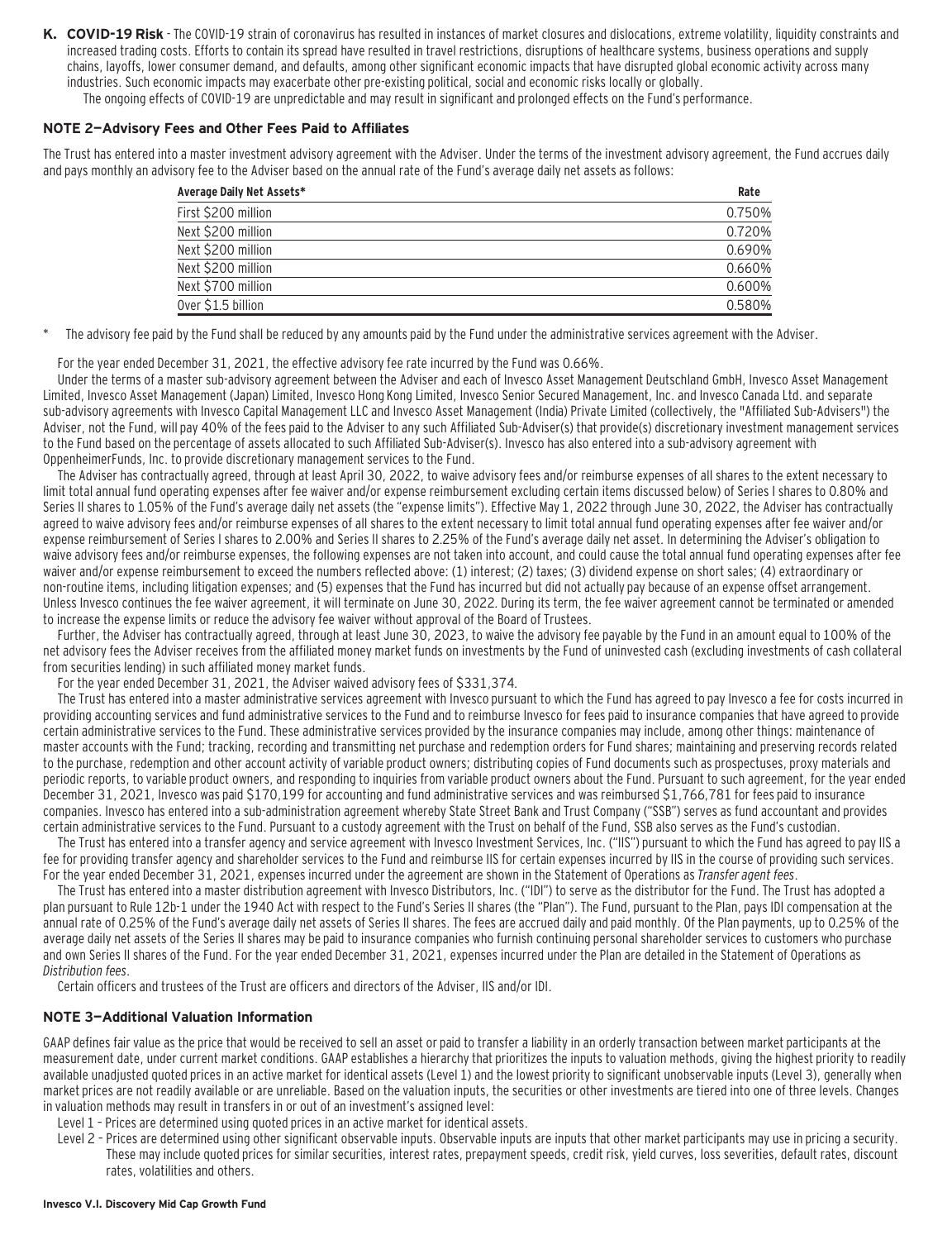Level 3 – Prices are determined using significant unobservable inputs. In situations where quoted prices or observable inputs are unavailable (for example, when there is little or no market activity for an investment at the end of the period), unobservable inputs may be used. Unobservable inputs reflect the Fund's own assumptions about the factors market participants would use in determining fair value of the securities or instruments and would be based on the best available information.

The following is a summary of the tiered valuation input levels, as of December 31, 2021. The level assigned to the securities valuations may not be an indication of the risk or liquidity associated with investing in those securities. Because of the inherent uncertainties of valuation, the values reflected in the consolidated financial statements may materially differ from the value received upon actual sale of those investments.

|                                        | Level 1         | Level <sub>2</sub> | Level 3                  | Total           |
|----------------------------------------|-----------------|--------------------|--------------------------|-----------------|
| Investments in Securities              |                 |                    |                          |                 |
| Common Stocks & Other Equity Interests | \$1.232.313.649 | -                  |                          | \$1,232,313,649 |
| Money Market Funds                     | 19.059.296      | 33.676.103         | $\overline{\phantom{a}}$ | 52,735,399      |
| <b>Total Investments</b>               | S1.251.372.945  | \$33,676,103       |                          | \$1,285,049,048 |

#### **NOTE 4—Trustees' and Officers' Fees and Benefits**

Trustees' and Officers' Fees and Benefits include amounts accrued by the Fund to pay remuneration to certain Trustees and Officers of the Fund. Trustees have the option to defer compensation payable by the Fund, and Trustees' and Officers' Fees and Benefits also include amounts accrued by the Fund to fund such deferred compensation amounts. Those Trustees who defer compensation have the option to select various Invesco Funds in which their deferral accounts shall be deemed to be invested. Finally, certain current Trustees were eligible to participate in a retirement plan that provided for benefits to be paid upon retirement to Trustees over a period of time based on the number of years of service. The Fund may have certain former Trustees who also participate in a retirement plan and receive benefits under such plan. Trustees' and Officers' Fees and Benefits include amounts accrued by the Fund to fund such retirement benefits. Obligations under the deferred compensation and retirement plans represent unsecured claims against the general assets of the Fund.

#### **NOTE 5—Cash Balances**

The Fund is permitted to temporarily carry a negative or overdrawn balance in its account with SSB, the custodian bank. Such balances, if any at period-end, are shown in the Statement of Assets and Liabilities under the payable caption Amount due custodian. To compensate the custodian bank for such overdrafts, the overdrawn Fund may either (1) leave funds as a compensating balance in the account so the custodian bank can be compensated by earning the additional interest; or (2) compensate by paying the custodian bank at a rate agreed upon by the custodian bank and Invesco, not to exceed the contractually agreed upon rate. The Fund may not purchase additional securities when any borrowings from banks or broker-dealers exceed 5% of the Fund's total assets, or when any borrowings from an Invesco Fund are outstanding.

#### **NOTE 6—Distributions to Shareholders and Tax Components of Net Assets**

#### **Tax Character of Distributions to Shareholders Paid During the Fiscal Years Ended December 31, 2021 and 2020:**

|                        | 2021                     | 2020         |  |  |
|------------------------|--------------------------|--------------|--|--|
| Ordinary income*       | $\overline{\phantom{0}}$ | .534         |  |  |
| Long-term capital gain | 131,192,519              | 65,389,691   |  |  |
| Total distributions    | \$131.192.519            | \$65,661,225 |  |  |

Includes short-term capital gain distributions, if any.

### **Tax Components of Net Assets at Period-End:**

|                                           | 2021            |
|-------------------------------------------|-----------------|
| Undistributed ordinary income             | 28.772.012      |
| Undistributed long-term capital gain      | 222,523,782     |
| Net unrealized appreciation - investments | 410.102.341     |
| Temporary book/tax differences            | (146, 864)      |
| Shares of beneficial interest             | 590.962.725     |
| Total net assets                          | \$1.252.213.996 |

The difference between book-basis and tax-basis unrealized appreciation (depreciation) is due to differences in the timing of recognition of gains and losses on investments for tax and book purposes. The Fund's net unrealized appreciation (depreciation) difference is attributable primarily to wash sales.

The temporary book/tax differences are a result of timing differences between book and tax recognition of income and/or expenses. The Fund's temporary book/tax differences are the result of the trustee deferral of compensation and retirement plan benefits.

Capital loss carryforward is calculated and reported as of a specific date. Results of transactions and other activity after that date may affect the amount of capital loss carryforward actually available for the Fund to utilize. The ability to utilize capital loss carryforward in the future may be limited under the Internal Revenue Code and related regulations based on the results of future transactions.

The Fund does not have a capital loss carryforward as of December 31, 2021.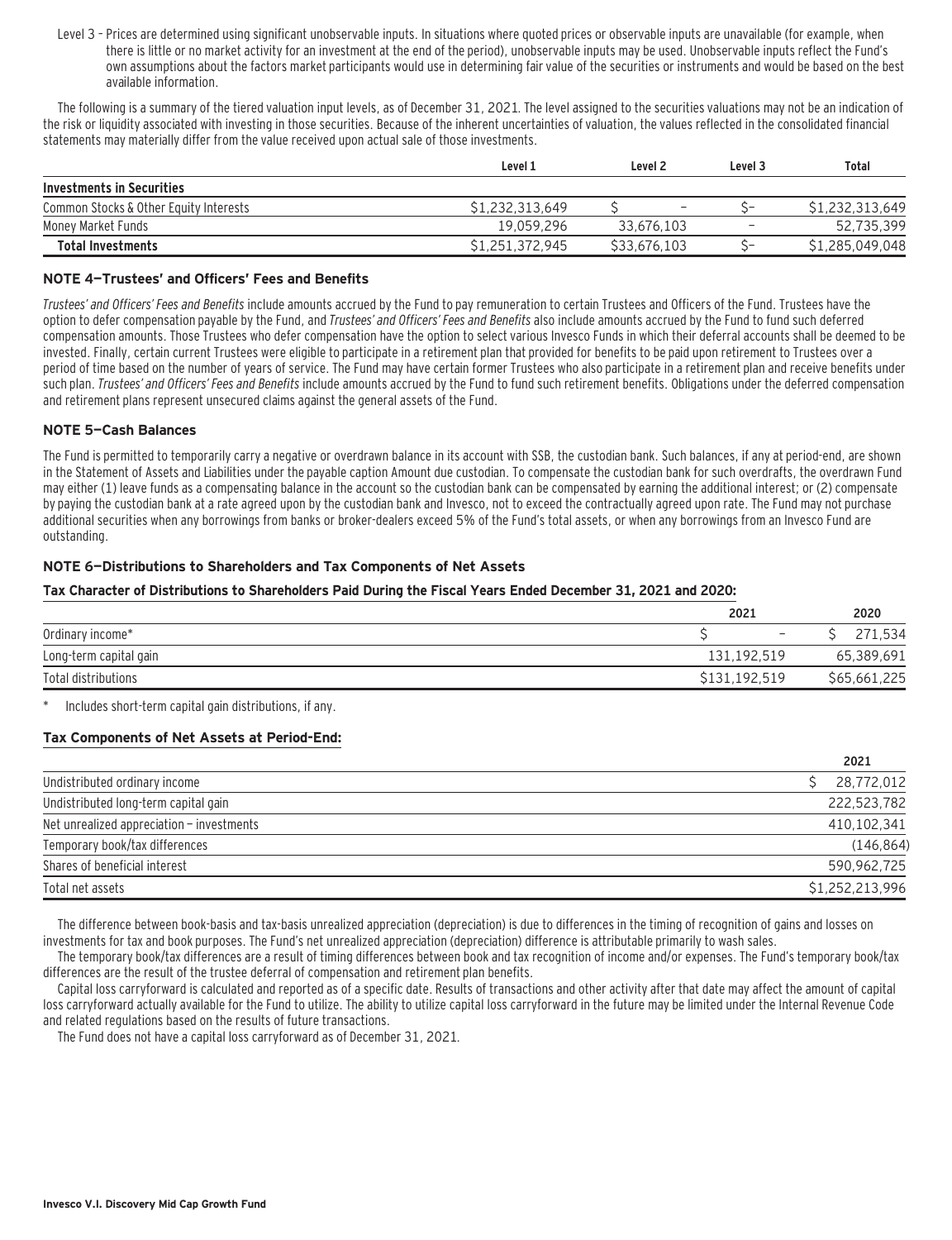#### **NOTE 7—Investment Transactions**

The aggregate amount of investment securities (other than short-term securities, U.S. Government obligations and money market funds, if any) purchased and sold by the Fund during the year ended December 31, 2021 was \$915,768,191 and \$1,051,012,339, respectively. Cost of investments, including any derivatives, on a tax basis includes the adjustments for financial reporting purposes as of the most recently completed federal income tax reporting period-end.

**Unrealized Appreciation (Depreciation) of Investments on a Tax Basis**

| <b>Official Application (Depreciation) or investments on a Tax Dasis</b> |              |
|--------------------------------------------------------------------------|--------------|
| Aggregate unrealized appreciation of investments                         | S417.362.829 |
| Aggregate unrealized (depreciation) of investments                       | (7,260,488)  |
| Net unrealized appreciation of investments                               | S410.102.341 |

Cost of investments for tax purposes is \$874,946,707.

#### **NOTE 8—Reclassification of Permanent Differences**

Primarily as a result of differing book/tax treatment of net operating losses, on December 31, 2021, undistributed net investment income (loss) was increased by \$7,057,492 and undistributed net realized gain was decreased by \$7,057,492. This reclassification had no effect on the net assets or the distributable earnings of the Fund.

#### **NOTE 9—Share Information**

|                                                        | <b>Summary of Share Activity</b> |                                                |               |                                 |
|--------------------------------------------------------|----------------------------------|------------------------------------------------|---------------|---------------------------------|
|                                                        |                                  | Year ended<br>December 31, 2021 <sup>(a)</sup> |               | Year ended<br>December 31, 2020 |
|                                                        | <b>Shares</b>                    | Amount                                         | <b>Shares</b> | Amount                          |
| Sold:                                                  |                                  |                                                |               |                                 |
| Series I                                               | 395,767                          | 45,813,679<br>S.                               | 1,005,686     | 81,011,069<br>S.                |
| Series II                                              | 208,907                          | 21,933,005                                     | 1,316,158     | 93,201,526                      |
| <b>Issued as reinvestment of dividends:</b>            |                                  |                                                |               |                                 |
| Series I                                               | 920,026                          | 107,606,241                                    | 839,683       | 59,869,406                      |
| Series II                                              | 222,680                          | 23,586,278                                     | 88,384        | 5,791,819                       |
| Issued in connection with acquisitions: <sup>(b)</sup> |                                  |                                                |               |                                 |
| Series I                                               |                                  | $\sim$                                         | 803,912       | 57,978,197                      |
| Series II                                              |                                  | ۰.                                             | 775,472       | 51,406,035                      |
| <b>Reacquired:</b>                                     |                                  |                                                |               |                                 |
| Series I                                               | (1,224,572)                      | (141, 653, 682)                                | (1, 912, 557) | (165, 555, 489)                 |
| Series II                                              | (418, 716)                       | (44, 150, 051)                                 | (839, 168)    | (61, 862, 305)                  |
| Net increase in share activity                         | 104.092                          | Ŝ.<br>13,135,470                               | 2.077.570     | \$121,840,258                   |

There are entities that are record owners of more than 5% of the outstanding shares of the Fund and in the aggregate own 26% of the outstanding shares of the Fund. The Fund and the Fund's principal underwriter or adviser, are parties to participation agreements with these entities whereby these entities sell units of interest in separate accounts funding variable products that are invested in the Fund. The Fund, Invesco and/or Invesco affiliates may make payments to these entities, which are considered to be related to the Fund, for providing services to the Fund, Invesco and/or Invesco affiliates including but not limited to services such as, securities brokerage, third party record keeping and account servicing and administrative services. The Fund has no knowledge as to whether all or any portion of the shares owned of record by these entities are also owned beneficially.

(b) After the close of business on April 30, 2020, the Fund acquired all the net assets of Invesco V.I. Mid Cap Growth Fund (the "Target Fund") pursuant to a plan of reorganization approved by the Board of Trustees of the Fund on February 14, 2020 and by the shareholders of the Target Fund on April 24, 2020. The reorganization was executed in order to reduce overlap and increase efficiencies in the Adviser's product line. The acquisition was accomplished by a tax-free exchange of 1,579,384 shares of the Fund for 30,799,415 shares outstanding of the Target Fund as of the close of business on April 30, 2020. Shares of the Target Fund were exchanged for the like class of shares of the Fund, based on the relative net asset value of the Target Fund to the net asset value of the Fund on the close of business, April 30, 2020. The Target Fund's net assets as of the close of business on April 30, 2020 of \$109,384,232, including \$25,370,264 of unrealized appreciation, were combined with those of the Fund. The net assets of the Fund immediately before the acquisition were \$753,884,659 and \$863,268,891 immediately after the acquisition.

 The pro forma results of operations for the year ended December 31, 2020 assuming the reorganization had been completed on January 1, 2020, the beginning of the annual reporting period are as follows:

| Net investment income (loss)                   | 802<br>$\Delta$ |
|------------------------------------------------|-----------------|
| Net realized/unrealized gains                  | 558<br>349.     |
| Change in net assets resulting from operations | $^{\circ}345$ . |

As the combined investment portfolios have been managed as a single integrated portfolio since the acquisition was completed, it is not practicable to separate the amounts of revenue and earnings of the Target Fund that have been included in the Fund's Statement of Operations since May 1, 2020.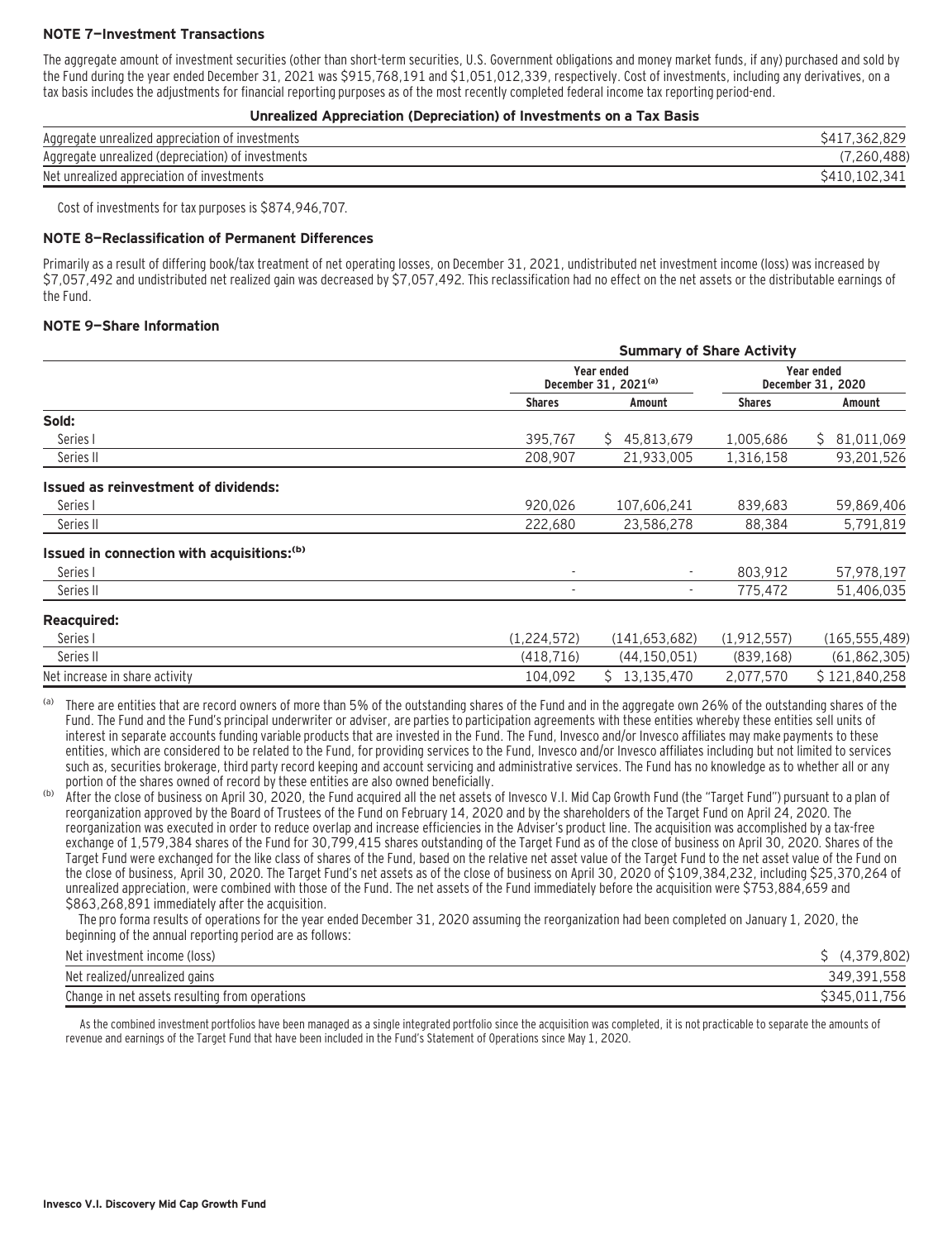### **Report of Independent Registered Public Accounting Firm**

To the Board of Trustees of AIM Variable Insurance Funds (Invesco Variable Insurance Funds) and Shareholders of Invesco V.I. Discovery Mid Cap Growth Fund

#### **Opinion on the Financial Statements**

We have audited the accompanying statement of assets and liabilities, including the schedule of investments, of Invesco V.I. Discovery Mid Cap Growth Fund (one of the funds constituting AIM Variable Insurance Funds (Invesco Variable Insurance Funds), referred to hereafter as the "Fund") as of December 31, 2021, the related statement of operations for the year ended December 31, 2021, the statement of changes in net assets for each of the two years in the period ended December 31, 2021, including the related notes, and the financial highlights for each of the three years in the period ended December 31, 2021 (collectively referred to as the "financial statements"). In our opinion, the financial statements present fairly, in all material respects, the financial position of the Fund as of December 31, 2021, the results of its operations for the year then ended, the changes in its net assets for each of the two years in the period ended December 31, 2021 and the financial highlights for each of the three years in the period ended December 31, 2021 in conformity with accounting principles generally accepted in the United States of America.

The financial statements of Oppenheimer Discovery Mid Cap Growth Fund/VA (subsequently renamed Invesco V.I. Discovery Mid Cap Growth Fund) as of and for the year ended December 31, 2018 and the financial highlights for each of the periods ended on or prior to December 31, 2018 (not presented herein, other than the financial highlights) were audited by other auditors whose report dated February 14, 2019 expressed an unqualified opinion on those financial statements and financial highlights.

#### **Basis for Opinion**

These financial statements are the responsibility of the Fund's management. Our responsibility is to express an opinion on the Fund's financial statements based on our audits. We are a public accounting firm registered with the Public Company Accounting Oversight Board (United States) (PCAOB) and are required to be independent with respect to the Fund in accordance with the U.S. federal securities laws and the applicable rules and regulations of the Securities and Exchange Commission and the PCAOB.

 We conducted our audits of these financial statements in accordance with the standards of the PCAOB. Those standards require that we plan and perform the audit to obtain reasonable assurance about whether the financial statements are free of material misstatement, whether due to error or fraud.

 Our audits included performing procedures to assess the risks of material misstatement of the financial statements, whether due to error or fraud, and performing procedures that respond to those risks. Such procedures included examining, on a test basis, evidence regarding the amounts and disclosures in the financial statements. Our audits also included evaluating the accounting principles used and significant estimates made by management, as well as evaluating the overall presentation of the financial statements. Our procedures included confirmation of securities owned as of December 31, 2021 by correspondence with the custodian, transfer agent and broker. We believe that our audits provide a reasonable basis for our opinion.

/s/PricewaterhouseCoopers LLP

Houston, Texas February 14, 2022

 We have served as the auditor of one or more of the investment companies in the Invesco group of investment companies since at least 1995. We have not been able to determine the specific year we began serving as auditor.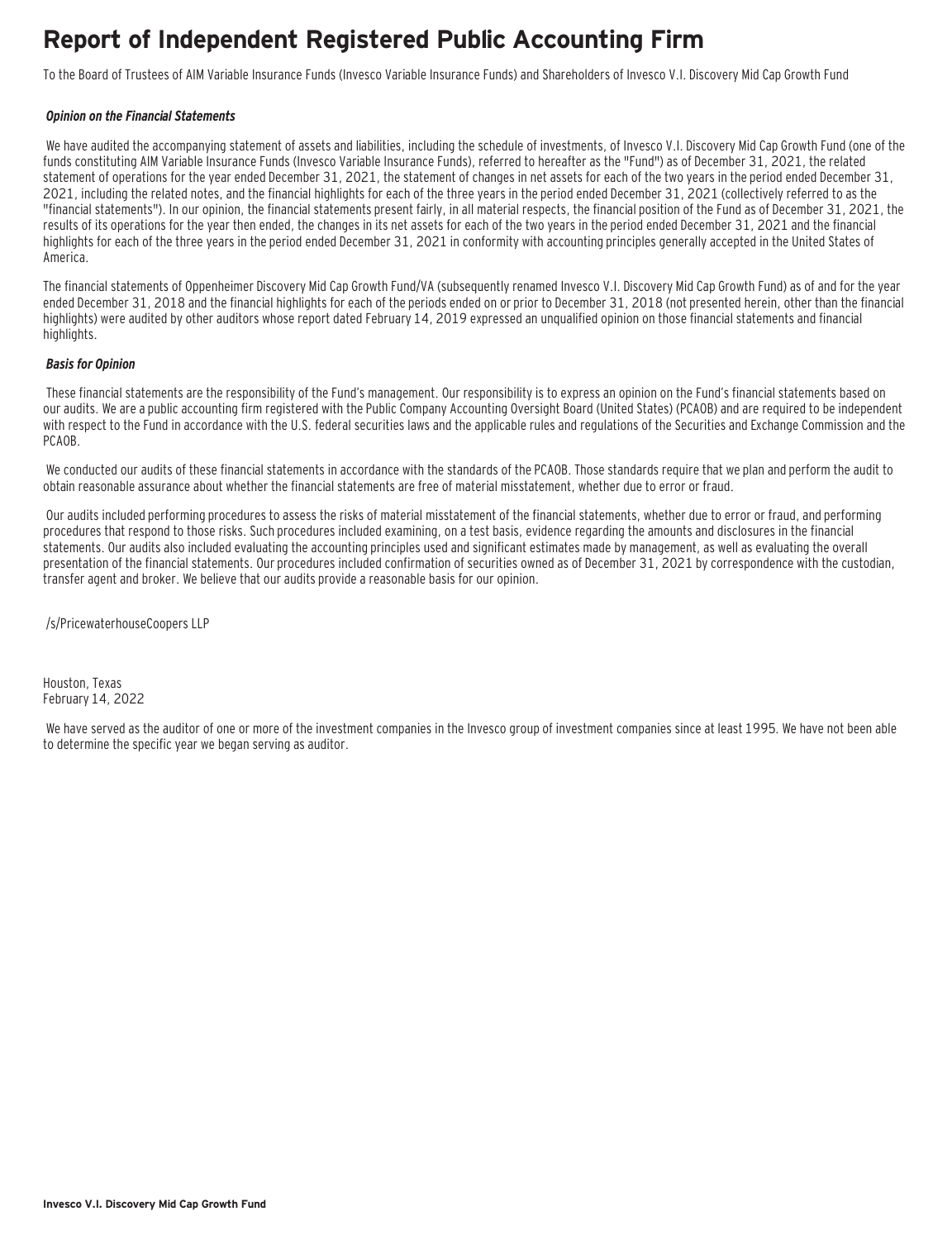### **Calculating your ongoing Fund expenses**

#### **Example**

As a shareholder of the Fund, you incur ongoing costs, including management fees; distribution and/or service fees (12b-1); and other Fund expenses. This example is intended to help you understand your ongoing costs (in dollars) of investing in the Fund and to compare these costs with ongoing costs of investing in other mutual funds. The example is based on an investment of \$1,000 invested at the beginning of the period and held for the entire period July 1, 2021 through December 31, 2021.

The actual and hypothetical expenses in the examples below do not represent the effect of any fees or other expenses assessed in connection with a variable product; if they did, the expenses shown would be higher while the ending account values shown would be lower.

#### **Actual expenses**

The table below provides information about actual account values and actual expenses. You may use the information in this table, together with the amount you invested, to estimate the expenses that you paid over the period. Simply divide your account value by \$1,000 (for example, an \$8,600 account value divided by \$1,000 = 8.6), then multiply the result by the number in the table under the heading entitled "Actual Expenses Paid During Period" to estimate the expenses you paid on your account during this period.

#### **Hypothetical example for comparison purposes**

The table below also provides information about hypothetical account values and hypothetical expenses based on the Fund's actual expense ratio and an assumed rate of return of 5% per year before expenses, which is not the Fund's actual return.

The hypothetical account values and expenses may not be used to estimate the actual ending account balance or expenses you paid for the period. You may use this information to compare the ongoing costs of investing in the Fund and other funds. To do so, compare this 5% hypothetical example with the 5% hypothetical examples that appear in the shareholder reports of the other funds.

Please note that the expenses shown in the table are meant to highlight your ongoing costs. Therefore, the hypothetical information is useful in comparing ongoing costs, and will not help you determine the relative total costs of owning different funds.

|           |                                                        |                                                         | <b>ACTUAL</b>                                                   | <b>HYPOTHETICAL</b><br>(5% annual return before<br>expenses) |                                                                |                                                    |
|-----------|--------------------------------------------------------|---------------------------------------------------------|-----------------------------------------------------------------|--------------------------------------------------------------|----------------------------------------------------------------|----------------------------------------------------|
|           | <b>Beginning</b><br><b>Account Value</b><br>(07/01/21) | <b>Endina</b><br><b>Account Value</b><br>$(12/31/21)^1$ | <b>Expenses</b><br><b>Paid During</b><br>Period <sup>2, 3</sup> | <b>Endina</b><br><b>Account Value</b><br>(12/31/21)          | <b>Expenses</b><br><b>Paid During</b><br>Period <sup>2,4</sup> | <b>Annualized</b><br>Expense<br>Ratio <sup>2</sup> |
| Series I  | \$1,000.00                                             | \$1,089.90                                              | \$4.21                                                          | \$1,021.17                                                   | \$4.08                                                         | 0.80%                                              |
| Series II | .000.00                                                | 1.088.40                                                | 5.53                                                            | 1.019.91                                                     | 5.35                                                           | 1.05                                               |

<sup>1</sup> The actual ending account value is based on the actual total return of the Fund for the period July 1, 2021 through December 31, 2021, after actual expenses and will differ from the hupothetical ending account value w

Expenses are equal to the Fund's annualized expense ratio as indicated above multiplied by the average account value over the period, multiplied by 184/365 to reflect the most recent fiscal half year. Effective May 1, 2022, the Adviser has contractually agreed to waive advisory fees and/or reimburse expenses to the extent necessary to limit total annual fund operating expenses of Series I shares and Series II Shares 2.00% and 2.25% of average daily net assets, respectively. The annualized expense ratios restated as if these agreements had been in effect throughout the entire m

<sup>3</sup> The actual expenses paid restated as if the changes discussed above had been in effect throughout the entire most recent half year are \$4.25 and \$5.54 for of Series I and Series II<br>shares, respectively.

<sup>4</sup> The hypothetical expenses paid restated as if the changes discussed above had been in effect throughout the entire most recent half year are \$4.11 and \$5.36 for of Series I and Series II shares, respectively.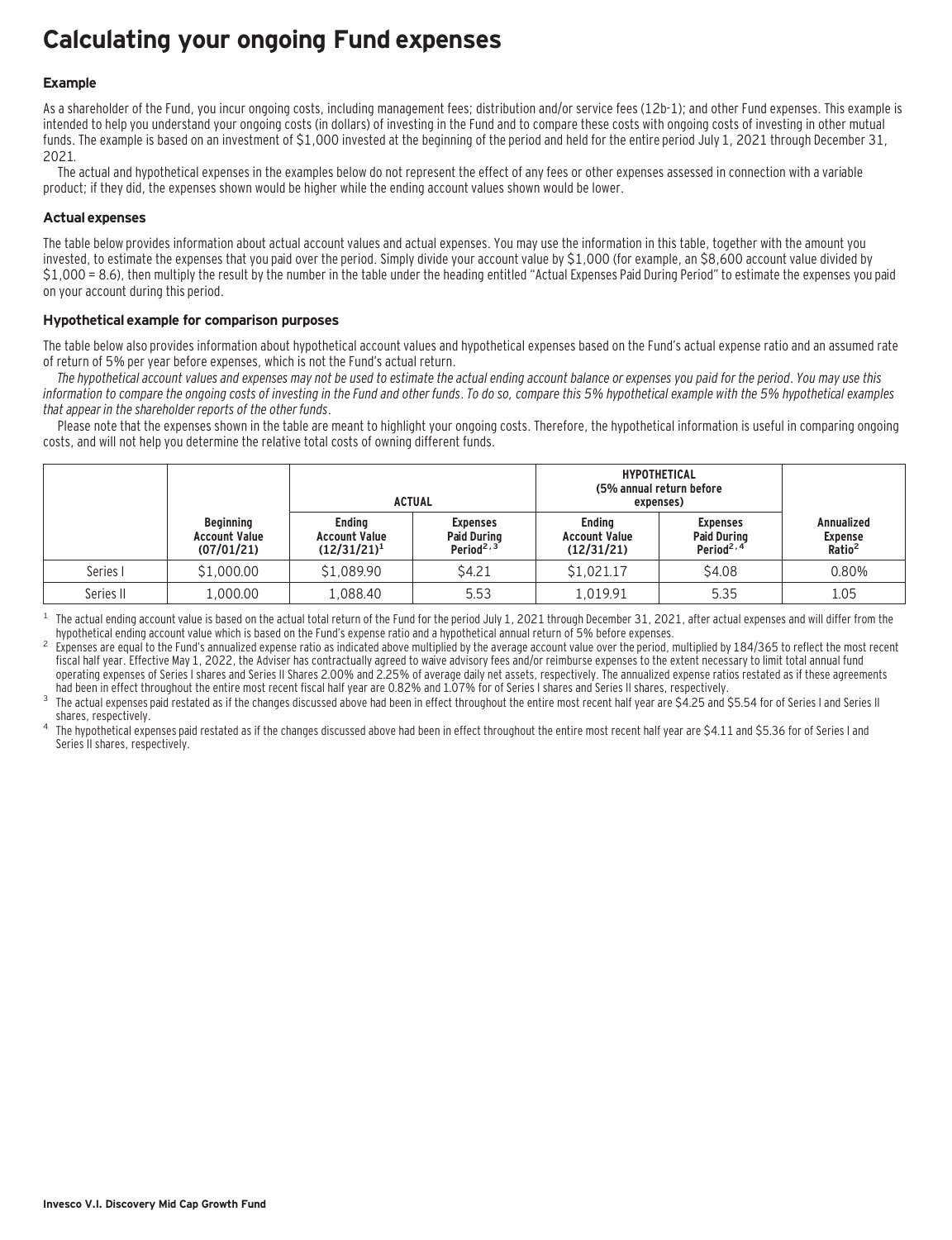# **Tax Information**

Form 1099-DIV, Form 1042-S and other year–end tax information provide shareholders with actual calendar year amounts that should be included in their tax returns. Shareholders should consult their tax advisers.

The following distribution information is being provided as required by the Internal Revenue Code or to meet a specific state's requirement.

The Fund designates the following amounts or, if subsequently determined to be different, the maximum amount allowable for its fiscal year ended December 31,

2021:

### **Federal and State Income Tax**

| Long-Term Capital Gain Distributions    | \$131.192.519 |
|-----------------------------------------|---------------|
| Oualified Dividend Income*              | 0.00%         |
| Corporate Dividends Received Deduction* | 0.00%         |
| U.S. Treasury Obligations*              | 0.00%         |
| Oualified Business Income*              | 0.00%         |
| Business Interest Income*_              | 0.00%         |
|                                         |               |

\* The above percentages are based on ordinary income dividends paid to shareholders during the Fund's fiscal year.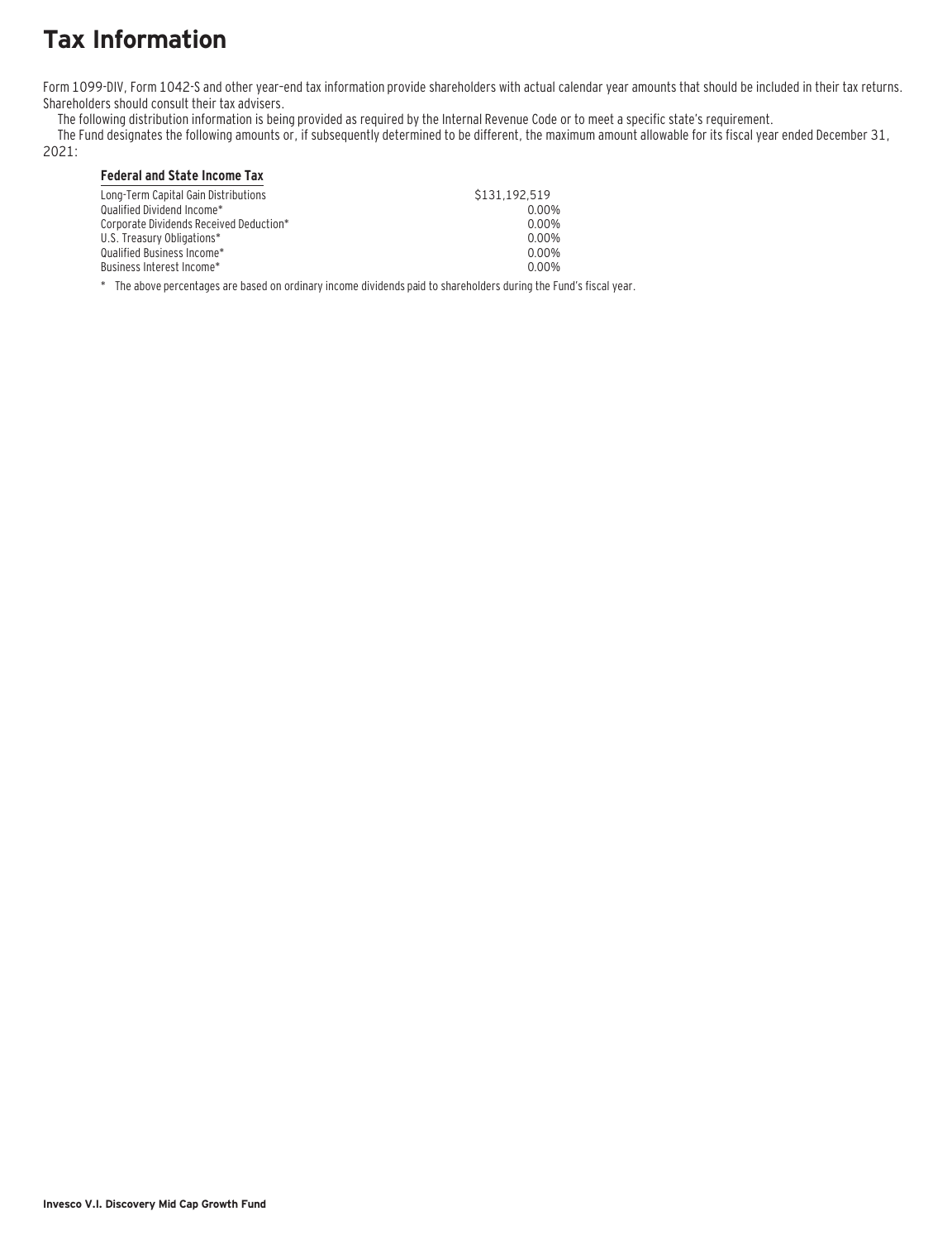# **Trustees and Officers**

The address of each trustee and officer is AIM Variable Insurance Funds (Invesco Variable Insurance Funds) (the "Trust"), 11 Greenway Plaza, Suite 1000, Houston, Texas 77046-1173. The trustees serve for the life of the Trust, subject to their earlier death, incapacitation, resignation, retirement or removal as more specifically provided in the Trust's organizational documents. Each officer serves for a one year term or until their successors are elected and qualified. Column two below includes length of time served with predecessor entities, if any.

| Name, Year of Birth and<br>Position(s)<br><b>Held with the Trust</b> | Trustee<br>and/or<br><b>Officer</b><br>Since | <b>Principal Occupation(s)</b><br><b>During Past 5 Years</b>                                                                                                                                                                                                                                                                                                                                                                                                                                                                                                                                                                                                                                                                                                                                                                                                                                                                                                                                                                                                                                                                                                                                             | Number of<br><b>Funds in</b><br><b>Fund Complex</b><br>Overseen by<br>Trustee | <b>Other</b><br>Directorship(s)<br><b>Held by Trustee</b><br><b>During Past 5</b><br>Years |
|----------------------------------------------------------------------|----------------------------------------------|----------------------------------------------------------------------------------------------------------------------------------------------------------------------------------------------------------------------------------------------------------------------------------------------------------------------------------------------------------------------------------------------------------------------------------------------------------------------------------------------------------------------------------------------------------------------------------------------------------------------------------------------------------------------------------------------------------------------------------------------------------------------------------------------------------------------------------------------------------------------------------------------------------------------------------------------------------------------------------------------------------------------------------------------------------------------------------------------------------------------------------------------------------------------------------------------------------|-------------------------------------------------------------------------------|--------------------------------------------------------------------------------------------|
| <b>Interested Trustee</b>                                            |                                              |                                                                                                                                                                                                                                                                                                                                                                                                                                                                                                                                                                                                                                                                                                                                                                                                                                                                                                                                                                                                                                                                                                                                                                                                          |                                                                               |                                                                                            |
| Martin L. Flanagan $1 - 1960$<br>Trustee and Vice Chair              | 2007                                         | Executive Director, Chief Executive Officer and President, Invesco Ltd.<br>(ultimate parent of Invesco and a global investment management firm);<br>Trustee and Vice Chair, The Invesco Funds; Vice Chair, Investment Company<br>Institute; and Member of Executive Board, SMU Cox School of Business<br>Formerly: Advisor to the Board, Invesco Advisers, Inc. (formerly known as<br>Invesco Institutional (N.A.), Inc.): Chairman and Chief Executive Officer.<br>Invesco Advisers, Inc. (registered investment adviser); Director, Chairman,<br>Chief Executive Officer and President, Invesco Holding Company (US), Inc.<br>(formerly IVZ Inc.) (holding company), Invesco Group Services, Inc. (service<br>provider) and Invesco North American Holdings, Inc. (holding company);<br>Director, Chief Executive Officer and President, Invesco Holding Company<br>Limited (parent of Invesco and a global investment management firm);<br>Director, Invesco Ltd.; Chairman, Investment Company Institute and President,<br>Co-Chief Executive Officer, Co-President, Chief Operating Officer and Chief<br>Financial Officer, Franklin Resources, Inc. (global investment management<br>organization) | 186                                                                           | None                                                                                       |

 $1$  Mr. Flanagan is considered an interested person (within the meaning of Section 2(a)(19) of the 1940 Act) of the Trust because he is an officer of the Adviser to the Trust, and an officer and a director of Invesco Ltd., ultimate parent of the Adviser.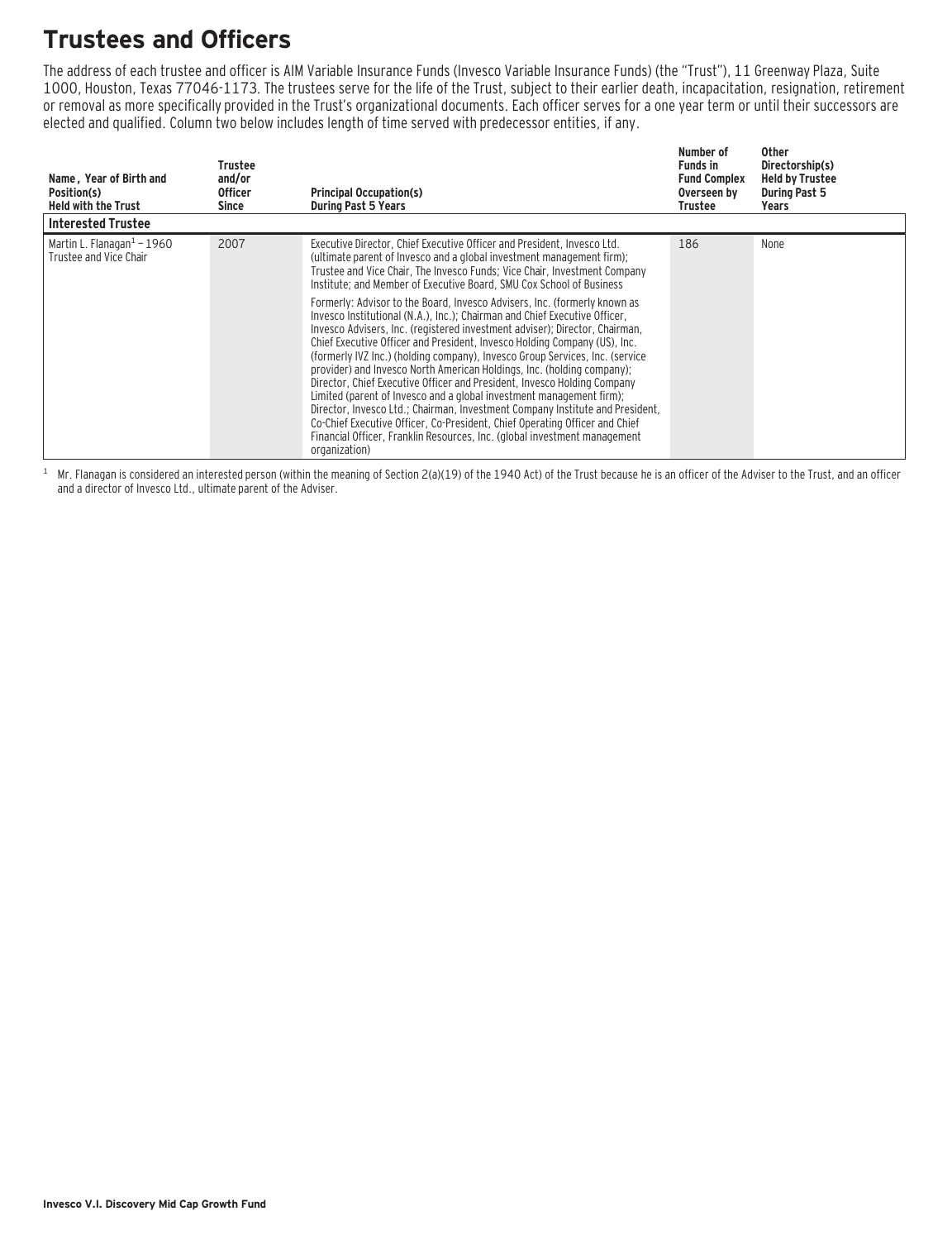| Name, Year of Birth and<br>Position(s)<br><b>Held with the Trust</b><br><b>Independent Trustees</b> | <b>Trustee</b><br>and/or<br><b>Officer</b><br><b>Since</b> | <b>Principal Occupation(s)</b><br><b>During Past 5 Years</b>                                                                                                                                                                                                                                                                                                                                                                                                                                                                                                                                                                                                                                                                                                                        | Number of<br><b>Funds</b><br>in<br><b>Fund Complex</b><br>Overseen by<br><b>Trustee</b> | <b>Other</b><br>Directorship(s)<br><b>Held by Trustee</b><br><b>During Past 5</b><br>Years                                                                                                                                                                                                                                                                                                                   |
|-----------------------------------------------------------------------------------------------------|------------------------------------------------------------|-------------------------------------------------------------------------------------------------------------------------------------------------------------------------------------------------------------------------------------------------------------------------------------------------------------------------------------------------------------------------------------------------------------------------------------------------------------------------------------------------------------------------------------------------------------------------------------------------------------------------------------------------------------------------------------------------------------------------------------------------------------------------------------|-----------------------------------------------------------------------------------------|--------------------------------------------------------------------------------------------------------------------------------------------------------------------------------------------------------------------------------------------------------------------------------------------------------------------------------------------------------------------------------------------------------------|
| Christopher L. Wilson - 1957<br>Trustee and Chair                                                   | 2017                                                       | Retired<br>Formerly: Director, TD Asset Management USA Inc. (mutual fund complex) (22<br>portfolios); Managing Partner, CT2, LLC (investing and consulting firm);<br>President/Chief Executive Officer, Columbia Funds, Bank of America<br>Corporation; President/Chief Executive Officer, CDC IXIS Asset Management<br>Services, Inc.; Principal & Director of Operations, Scudder Funds, Scudder,<br>Stevens & Clark, Inc.; Assistant Vice President, Fidelity Investments                                                                                                                                                                                                                                                                                                        | 186                                                                                     | Director, ISO New England, Inc.<br>(non-profit organization<br>managing regional electricity<br>market)<br>Formerly: enaible, Inc.<br>(artificial intelligence<br>technology)                                                                                                                                                                                                                                |
| Beth Ann Brown - 1968<br>Trustee                                                                    | 2019                                                       | Independent Consultant<br>Formerly: Head of Intermediary Distribution, Managing Director, Strategic<br>Relations, Managing Director, Head of National Accounts, Senior Vice<br>President, National Account Manager and Senior Vice President, Key Account<br>Manager, Columbia Management Investment Advisers LLC; Vice President, Key<br>Account Manager, Liberty Funds Distributor, Inc.; and Trustee of certain<br>Oppenheimer Funds                                                                                                                                                                                                                                                                                                                                             | 186                                                                                     | Director, Board of Directors of<br>Caron Engineering Inc.;<br>Advisor, Board of Advisors of<br>Caron Engineering Inc.;<br>President and Director,<br>Acton Shapleigh Youth<br><b>Conservation Corps</b><br>(non-profit); and<br>President and Director of<br><b>Grahamtastic Connection</b><br>(non-profit)                                                                                                  |
| Cynthia Hostetler-1962<br>Trustee                                                                   | 2017                                                       | Non-Executive Director and Trustee of a number of public and private business<br>corporations<br>Formerly: Director, Aberdeen Investment Funds (4 portfolios); Director, Artio<br>Global Investment LLC (mutual fund complex); Director, Edgen Group, Inc.<br>(specialized energy and infrastructure products distributor); Director, Genesee<br>& Wyoming, Inc. (railroads); Head of Investment Funds and Private Equity,<br>Overseas Private Investment Corporation; President, First Manhattan<br>Bancorporation, Inc.; Attorney, Simpson Thacher & Bartlett LLP                                                                                                                                                                                                                 | 186                                                                                     | Resideo Technologies, Inc.<br>(smart home technology);<br>Vulcan Materials Company<br>(construction materials)<br>company); Trilinc Global<br>Impact Fund; Textainer Group<br>Holdings, (shipping container<br>leasing company); Investment<br>Company Institute<br>(professional<br>organization); Independent<br>Directors Council<br>(professional organization)<br>Eisenhower Foundation<br>(non-profit) |
| Eli Jones - 1961<br>Trustee                                                                         | 2016                                                       | Professor and Dean Emeritus, Mays Business School - Texas A&M University<br>Formerly: Dean of Mays Business School-Texas A&M University; Professor and<br>Dean, Walton College of Business, University of Arkansas and E.J. Ourso<br>College of Business, Louisiana State University; Director, Arvest Bank                                                                                                                                                                                                                                                                                                                                                                                                                                                                         | 186                                                                                     | Insperity, Inc.<br>(formerly known)<br>as Administaff)<br>(human resources<br>provider): First Financial<br>Bancorp (regional bank)                                                                                                                                                                                                                                                                          |
| Elizabeth Krentzman - 1959<br>Trustee                                                               | 2019                                                       | Formerly: Principal and Chief Regulatory Advisor for Asset Management<br>Services and U.S. Mutual Fund Leader of Deloitte & Touche LLP: General<br>Counsel of the Investment Company Institute (trade association); National<br>Director of the Investment Management Regulatory Consulting Practice,<br>Principal, Director and Senior Manager of Deloitte & Touche LLP; Assistant<br>Director of the Division of Investment Management - Office of Disclosure and<br>Investment Adviser Regulation of the U.S. Securities and Exchange<br>Commission and various positions with the Division of Investment Management<br>- Office of Regulatory Policy of the U.S. Securities and Exchange Commission;<br>Associate at Ropes & Gray LLP; and Trustee of certain Oppenheimer Funds | 186                                                                                     | Trustee of the<br>University of<br><b>Florida National</b><br>Board Foundation;<br>Member of the Cartica<br>Funds Board of<br>Directors (private<br>investment funds)<br>Formerly: Member<br>of the University<br>of Florida Law Center<br>Association, Inc.<br>Board of Trustees,<br>Audit Committee and<br>Membership Committee                                                                            |
| Anthony J. LaCava, Jr. - 1956<br>Trustee                                                            | 2019                                                       | Formerly: Director and Member of the Audit Committee, Blue Hills Bank<br>(publicly traded financial institution) and Managing Partner, KPMG LLP                                                                                                                                                                                                                                                                                                                                                                                                                                                                                                                                                                                                                                     | 186                                                                                     | Blue Hills Bank; Chairman,<br>Bentley University;<br>Member, Business School<br><b>Advisory Council;</b><br>and Nominating<br>Committee, KPMG LLP                                                                                                                                                                                                                                                            |
| Prema Mathai-Davis - 1950<br>Trustee                                                                | 1998                                                       | Retired<br>Formerly: Co-Founder & Partner of Quantalytics Research, LLC, (a FinTech<br>Investment Research Platform for the Self-Directed Investor); Trustee of YWCA<br>Retirement Fund; CEO of YWCA of the USA; Board member of the NY<br>Metropolitan Transportation Authority; Commissioner of the NYC Department<br>of Aging; Board member of Johns Hopkins Bioethics Institute                                                                                                                                                                                                                                                                                                                                                                                                 | 186                                                                                     | None                                                                                                                                                                                                                                                                                                                                                                                                         |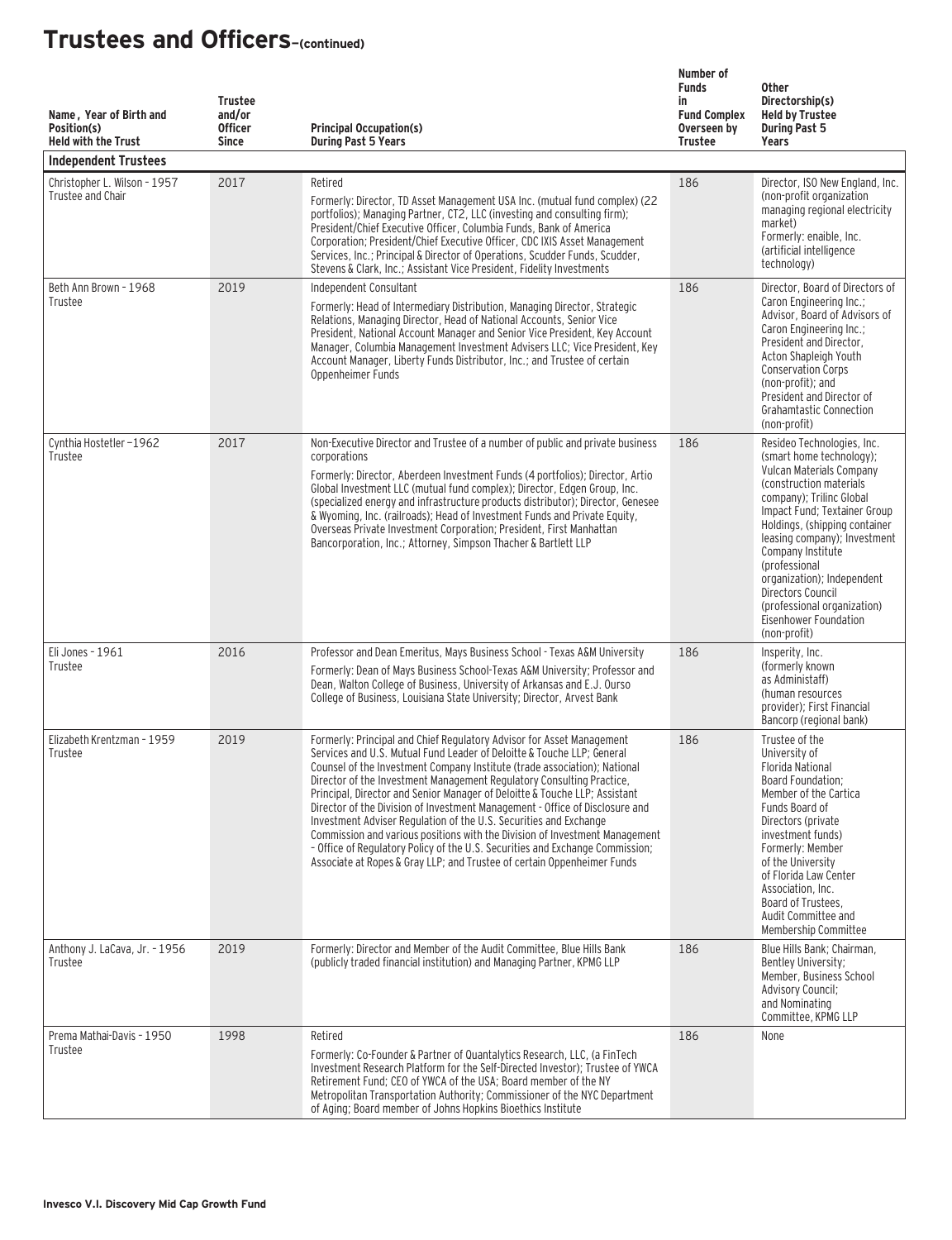| Name, Year of Birth and<br>Position(s)<br><b>Held with the Trust</b> | <b>Trustee</b><br>and/or<br><b>Officer</b><br><b>Since</b> | <b>Principal Occupation(s)</b><br><b>During Past 5 Years</b>                                                                                                                                                                                                                                                                                                                                                                                                                                                                                                                                                                                                                                                                                                                                                                    | Number of<br><b>Funds</b><br>in<br><b>Fund Complex</b><br>Overseen by<br><b>Trustee</b> | <b>Other</b><br>Directorship(s)<br><b>Held by Trustee</b><br><b>During Past 5</b><br>Years                                                                                                                                                                                                                                                                                                                                                                  |
|----------------------------------------------------------------------|------------------------------------------------------------|---------------------------------------------------------------------------------------------------------------------------------------------------------------------------------------------------------------------------------------------------------------------------------------------------------------------------------------------------------------------------------------------------------------------------------------------------------------------------------------------------------------------------------------------------------------------------------------------------------------------------------------------------------------------------------------------------------------------------------------------------------------------------------------------------------------------------------|-----------------------------------------------------------------------------------------|-------------------------------------------------------------------------------------------------------------------------------------------------------------------------------------------------------------------------------------------------------------------------------------------------------------------------------------------------------------------------------------------------------------------------------------------------------------|
| Independent Trustees-(continued)                                     |                                                            |                                                                                                                                                                                                                                                                                                                                                                                                                                                                                                                                                                                                                                                                                                                                                                                                                                 |                                                                                         |                                                                                                                                                                                                                                                                                                                                                                                                                                                             |
| Joel W. Motley - 1952<br>Trustee                                     | 2019                                                       | Director of Office of Finance, Federal Home Loan Bank System; Managing<br>Director of Carmona Motley Inc. (privately held financial advisor); Member of<br>the Council on Foreign Relations and its Finance and Budget Committee;<br>Chairman Emeritus of Board of Human Rights Watch and Member of its<br>Investment Committee; and Member of Investment Committee and Board of<br>Historic Hudson Valley (non-profit cultural organization)<br>Formerly: Managing Director of Public Capital Advisors, LLC (privately held<br>financial advisor); Managing Director of Carmona Motley Hoffman, Inc.<br>(privately held financial advisor); Trustee of certain Oppenheimer Funds;<br>Director of Columbia Equity Financial Corp. (privately held financial advisor);<br>and Member of the Vestry of Trinity Church Wall Street | 186                                                                                     | Member of Board of Trust<br>for Mutual Understanding<br>(non-profit promoting<br>the arts and environment);<br>Member of Board of Greenwall<br>Foundation (bioethics research<br>foundation) and its Investment<br>Committee: Member of Board<br>of Friends of the LRC<br>(non-profit legal advocacy);<br>Board Member and Investment<br>Committee Member of<br>Pulitzer Center for<br>Crisis Reporting<br>(non-profit journalism)                          |
| Teresa M. Ressel - 1962<br>Trustee                                   | 2017                                                       | Non-executive director and trustee of a number of public and private business<br>corporations<br>Formerly: Chief Executive Officer, UBS Securities LLC (investment banking);<br>Chief Operating Officer, UBS AG Americas (investment banking); Sr.<br>Management Team Olayan America, The Olayan Group (international<br>investor/commercial/industrial); Assistant Secretary for Management & Budget<br>and Designated Chief Financial Officer, U.S. Department of Treasury; Director,<br>Atlantic Power Corporation (power generation company) and ON<br>Semiconductor Corporation (semiconductor manufacturing)                                                                                                                                                                                                              | 186                                                                                     | Formerly: Elucida Oncology<br>(nanotechnology &<br>medical particles company)                                                                                                                                                                                                                                                                                                                                                                               |
| Ann Barnett Stern - 1957<br>Trustee                                  | 2017                                                       | President, Chief Executive Officer and Board Member, Houston Endowment,<br>Inc. a private philanthropic institution<br>Formerly: Executive Vice President, Texas Children's Hospital; Vice President,<br>General Counsel and Corporate Compliance Officer, Texas Children's Hospital;<br>Attorney at Beck, Redden and Secrest, LLP and Andrews and Kurth LLP                                                                                                                                                                                                                                                                                                                                                                                                                                                                    | 186                                                                                     | Director and Audit Committee<br>member of Federal Reserve<br>Bank of Dallas; Trustee and<br>Board Chair of Good Reason<br>Houston (nonprofit); Trustee,<br>Vice Chair, Chair of<br>Nomination/Governance<br>Committee, Chair of<br>Personnel Committee of<br>Holdsworth Center (nonprofit);<br>Trustee and Investment<br>Committee member of<br>University of Texas Law<br>School Foundation (nonprofit):<br>Board Member of Greater<br>Houston Partnership |
| Robert C. Troccoli - 1949<br>Trustee                                 | 2016                                                       | Retired<br>Formerly: Adjunct Professor, University of Denver - Daniels College of<br>Business; and Managing Partner, KPMG LLP                                                                                                                                                                                                                                                                                                                                                                                                                                                                                                                                                                                                                                                                                                   | 186                                                                                     | None                                                                                                                                                                                                                                                                                                                                                                                                                                                        |
| Daniel S. Vandivort -1954<br>Trustee                                 | 2019                                                       | President, Flyway Advisory Services LLC (consulting and property<br>management)                                                                                                                                                                                                                                                                                                                                                                                                                                                                                                                                                                                                                                                                                                                                                 | 186                                                                                     | Formerly: Trustee, Board of<br>Trustees, Treasurer and<br>Chairman of the Audit and<br>Finance Committee,<br>Huntington Disease Foundation<br>of America; Trustee and<br>Governance Chair,<br>of certain Oppenheimer Funds                                                                                                                                                                                                                                  |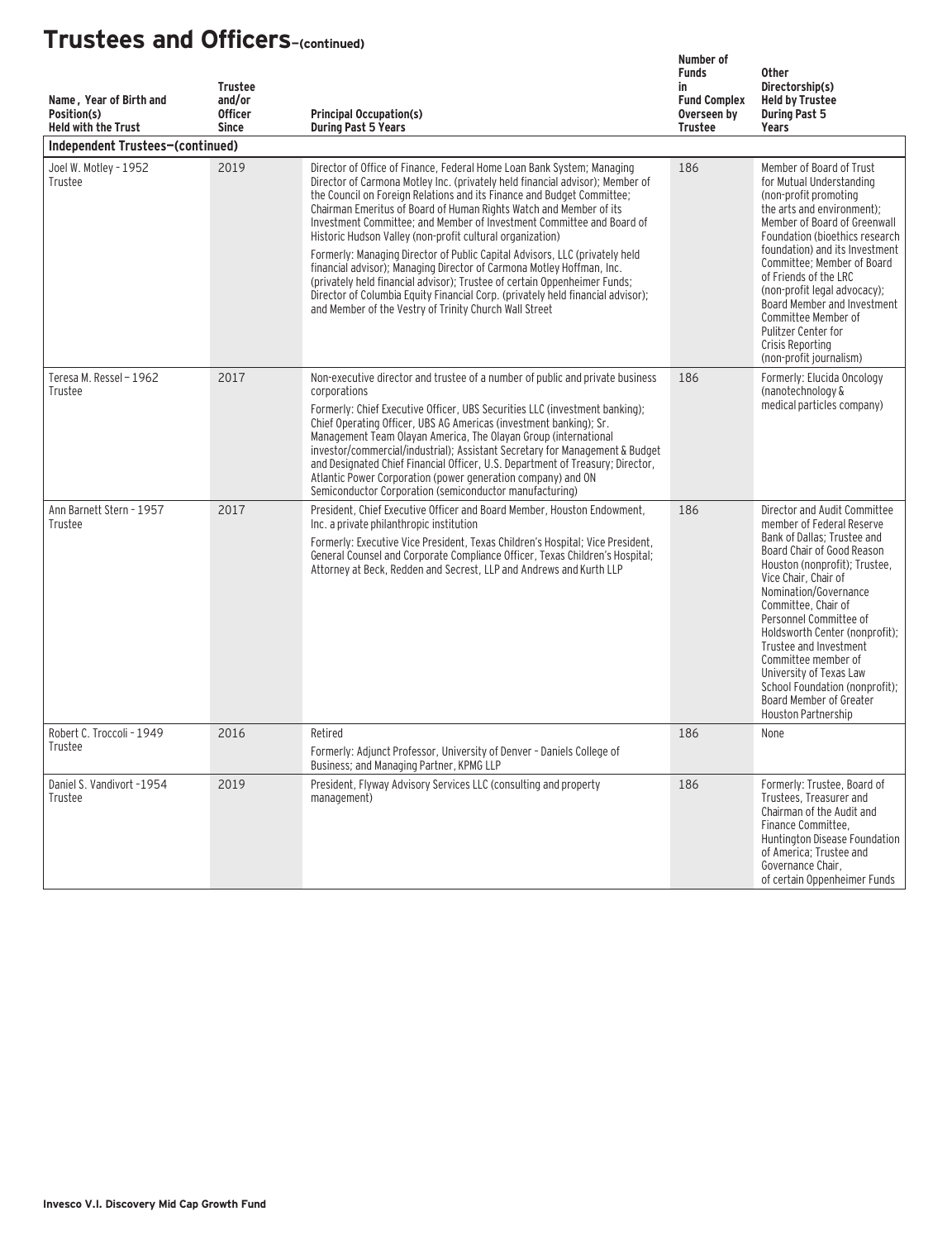| Name, Year of Birth and<br>Position(s)<br><b>Held with the Trust</b><br><b>Officers</b> | <b>Trustee</b><br>and/or<br><b>Officer</b><br><b>Since</b> | <b>Principal Occupation(s)</b><br><b>During Past 5 Years</b>                                                                                                                                                                                                                                                                                                                                                                                                                                                                                                                                                                                                                                                                                                                                                                                                                                                                                                                                                                                                                                                                                                                                                                                                                                                                                                                                                                                                                                                                                                                                                                 | Number of<br><b>Funds in</b><br><b>Fund Complex</b><br>Overseen by<br>Trustee | Other<br>Directorship(s)<br><b>Held by Trustee</b><br><b>During Past 5</b><br>Years |
|-----------------------------------------------------------------------------------------|------------------------------------------------------------|------------------------------------------------------------------------------------------------------------------------------------------------------------------------------------------------------------------------------------------------------------------------------------------------------------------------------------------------------------------------------------------------------------------------------------------------------------------------------------------------------------------------------------------------------------------------------------------------------------------------------------------------------------------------------------------------------------------------------------------------------------------------------------------------------------------------------------------------------------------------------------------------------------------------------------------------------------------------------------------------------------------------------------------------------------------------------------------------------------------------------------------------------------------------------------------------------------------------------------------------------------------------------------------------------------------------------------------------------------------------------------------------------------------------------------------------------------------------------------------------------------------------------------------------------------------------------------------------------------------------------|-------------------------------------------------------------------------------|-------------------------------------------------------------------------------------|
| Sheri Morris - 1964<br>President and Principal Executive<br><b>Officer</b>              | 1999                                                       | Head of Global Fund Services, Invesco Ltd.; President and Principal Executive<br>Officer, The Invesco Funds; Vice President, Invesco Exchange-Traded Fund<br>Trust, Invesco Exchange-Traded Fund Trust II, Invesco India Exchange-Traded<br>Fund Trust, Invesco Actively Managed Exchange-Traded Fund Trust, Invesco<br>Actively Managed Exchange-Traded Commodity Fund Trust and Invesco<br>Exchange-Traded Self-Indexed Fund Trust: and Vice President.<br>OppenheimerFunds, Inc.<br>Formerly: Vice President, Treasurer and Principal Financial Officer, The Invesco<br>Funds; Vice President, Invesco AIM Advisers, Inc., Invesco AIM Capital<br>Management, Inc. and Invesco AIM Private Asset Management, Inc.; Assistant<br>Vice President and Assistant Treasurer, The Invesco Funds; Vice President and<br>Assistant Vice President, Invesco Advisers, Inc.; Assistant Vice President,<br>Invesco AIM Capital Management, Inc. and Invesco AIM Private Asset<br>Management, Inc.; Treasurer, Invesco Exchange-Traded Fund Trust, Invesco<br>Exchange-Traded Fund Trust II, Invesco India Exchange-Traded Fund Trust and<br>Invesco Actively Managed Exchange-Traded Fund Trust and Senior Vice<br>President, Invesco Advisers, Inc. (formerly known as Invesco Institutional<br>(N.A.), Inc.) (registered investment adviser)                                                                                                                                                                                                                                                                                       | N/A                                                                           | N/A                                                                                 |
| Jeffrey H. Kupor - 1968<br>Senior Vice President, Chief Legal<br>Officer and Secretary  | 2018                                                       | Head of Legal of the Americas, Invesco Ltd.; Senior Vice President and<br>Secretary, Invesco Advisers, Inc. (formerly known as Invesco Institutional<br>(N.A.), Inc.) (registered investment adviser); Senior Vice President and<br>Secretary, Invesco Distributors, Inc. (formerly known as Invesco AIM<br>Distributors, Inc.); Vice President and Secretary, Invesco Investment Services,<br>Inc. (formerly known as Invesco AIM Investment Services, Inc.) Senior Vice<br>President, Chief Legal Officer and Secretary, The Invesco Funds; Secretary and<br>General Counsel, Invesco Investment Advisers LLC (formerly known as Van<br>Kampen Asset Management); Secretary and General Counsel, Invesco Capital<br>Markets, Inc. (formerly known as Van Kampen Funds Inc.) and Chief Legal<br>Officer, Invesco Exchange-Traded Fund Trust, Invesco Exchange-Traded Fund<br>Trust II, Invesco India Exchange-Traded Fund Trust, Invesco Actively Managed<br>Exchange-Traded Fund Trust, Invesco Actively Managed Exchange-Traded<br>Commodity Fund Trust and Invesco Exchange-Traded Self-Indexed Fund Trust;;<br>Secretary and Vice President, Harbourview Asset Management Corporation;<br>Secretary and Vice President, OppenheimerFunds, Inc. and Invesco Managed<br>Accounts, LLC; Secretary and Senior Vice President, OFI Global Institutional,<br>Inc.; Secretary and Vice President, OFI SteelPath, Inc.; Secretary and Vice<br>President, Oppenheimer Acquisition Corp.; Secretary and Vice President,<br>Shareholder Services, Inc.; Secretary and Vice President, Trinity Investment<br>Management Corporation | N/A                                                                           | N/A                                                                                 |
|                                                                                         |                                                            | Formerly: Secretary and Vice President, Jemstep, Inc.; Head of Legal,<br>Worldwide Institutional, Invesco Ltd.; Secretary and General Counsel, INVESCO<br>Private Capital Investments, Inc.; Senior Vice President, Secretary and General<br>Counsel, Invesco Management Group, Inc. (formerly known as Invesco AIM<br>Management Group, Inc.); Assistant Secretary, INVESCO Asset Management<br>(Bermuda) Ltd.; Secretary and General Counsel, Invesco Private Capital, Inc.;<br>Assistant Secretary and General Counsel, INVESCO Realty, Inc.; Secretary and<br>General Counsel, Invesco Senior Secured Management, Inc.; Secretary,<br>Sovereign G./P. Holdings Inc.; and Secretary, Invesco Indexing LLC; Secretary,<br>W.L. Ross & Co., LLC                                                                                                                                                                                                                                                                                                                                                                                                                                                                                                                                                                                                                                                                                                                                                                                                                                                                             |                                                                               |                                                                                     |
| Andrew R. Schlossberg - 1974<br>Senior Vice President                                   | 2019                                                       | Head of the Americas and Senior Managing Director, Invesco Ltd.; Director and<br>Senior Vice President, Invesco Advisers, Inc. (formerly known as Invesco<br>Institutional (N.A.), Inc.) (registered investment adviser); Director and<br>Chairman, Invesco Investment Services, Inc. (formerly known as Invesco AIM<br>Investment Services, Inc.) (registered transfer agent); Senior Vice President,<br>The Invesco Funds: Director, Invesco Investment Advisers LLC (formerly known<br>as Van Kampen Asset Management)<br>Formerly: Director, President and Chairman, Invesco Insurance Agency, Inc.:<br>Director, Invesco UK Limited; Director and Chief Executive, Invesco Asset<br>Management Limited and Invesco Fund Managers Limited; Assistant Vice<br>President, The Invesco Funds; Senior Vice President, Invesco Advisers, Inc.<br>(formerly known as Invesco Institutional (N.A.), Inc.) (registered investment<br>adviser); Director and Chief Executive, Invesco Administration Services Limited<br>and Invesco Global Investment Funds Limited; Director, Invesco Distributors,<br>Inc.; Head of EMEA, Invesco Ltd.; President, Invesco Actively Managed<br>Exchange-Traded Commodity Fund Trust, Invesco Actively Managed<br>Exchange-Traded Fund Trust, Invesco Exchange-Traded Fund Trust, Invesco<br>Exchange-Traded Fund Trust II and Invesco India Exchange-Traded Fund Trust;<br>Managing Director and Principal Executive Officer, Invesco Capital                                                                                                                                                  | N/A                                                                           | N/A                                                                                 |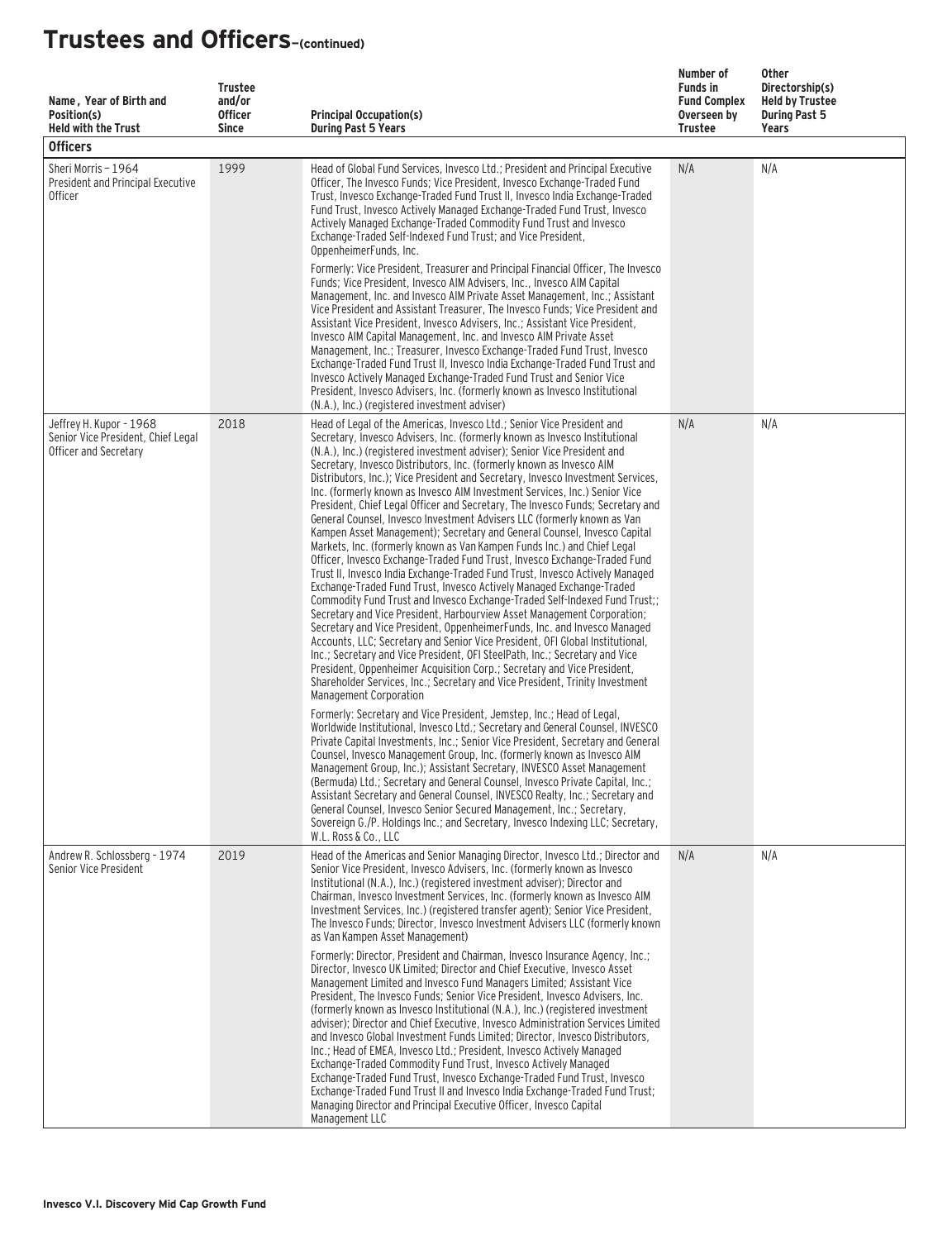| Name, Year of Birth and<br>Position(s)<br><b>Held with the Trust</b>                         | <b>Trustee</b><br>and/or<br><b>Officer</b><br><b>Since</b> | <b>Principal Occupation(s)</b><br><b>During Past 5 Years</b>                                                                                                                                                                                                                                                                                                                                                                                                                                                                                                                                                                                                                                                                                                                                                                                                                                                                                                                                                                                                                                                                                                                                                                                                                                                                                                                                                                                                                                                                                                                                                                                                                                                                                                                                                                                                                                                                                                                                                                                                                                          | Number of<br><b>Funds in</b><br><b>Fund Complex</b><br>Overseen by<br><b>Trustee</b> | <b>Other</b><br>Directorship(s)<br><b>Held by Trustee</b><br><b>During Past 5</b><br>Years |
|----------------------------------------------------------------------------------------------|------------------------------------------------------------|-------------------------------------------------------------------------------------------------------------------------------------------------------------------------------------------------------------------------------------------------------------------------------------------------------------------------------------------------------------------------------------------------------------------------------------------------------------------------------------------------------------------------------------------------------------------------------------------------------------------------------------------------------------------------------------------------------------------------------------------------------------------------------------------------------------------------------------------------------------------------------------------------------------------------------------------------------------------------------------------------------------------------------------------------------------------------------------------------------------------------------------------------------------------------------------------------------------------------------------------------------------------------------------------------------------------------------------------------------------------------------------------------------------------------------------------------------------------------------------------------------------------------------------------------------------------------------------------------------------------------------------------------------------------------------------------------------------------------------------------------------------------------------------------------------------------------------------------------------------------------------------------------------------------------------------------------------------------------------------------------------------------------------------------------------------------------------------------------------|--------------------------------------------------------------------------------------|--------------------------------------------------------------------------------------------|
| Officers-(continued)                                                                         |                                                            |                                                                                                                                                                                                                                                                                                                                                                                                                                                                                                                                                                                                                                                                                                                                                                                                                                                                                                                                                                                                                                                                                                                                                                                                                                                                                                                                                                                                                                                                                                                                                                                                                                                                                                                                                                                                                                                                                                                                                                                                                                                                                                       |                                                                                      |                                                                                            |
| John M. Zerr - 1962<br>Senior Vice President                                                 | 2006                                                       | Chief Operating Officer of the Americas; Senior Vice President, Invesco<br>Advisers, Inc. (formerly known as Invesco Institutional (N.A.), Inc.) (registered<br>investment adviser); Senior Vice President, Invesco Distributors, Inc. (formerly<br>known as Invesco AIM Distributors, Inc.); Director and Vice President, Invesco<br>Investment Services, Inc. (formerly known as Invesco AIM Investment<br>Services, Inc.) Senior Vice President, The Invesco Funds; Managing Director,<br>Invesco Capital Management LLC; Director, Invesco Investment Advisers LLC<br>(formerly known as Van Kampen Asset Management); Senior Vice President,<br>Invesco Capital Markets, Inc. (formerly known as Van Kampen Funds Inc.);<br>Manager, Invesco Indexing LLC; Manager, Invesco Specialized Products, LLC;<br>Member, Invesco Canada Funds Advisory Board; Director, President and Chief<br>Executive Officer, Invesco Corporate Class Inc. (corporate mutual fund<br>company); and Director, Chairman, President and Chief Executive Officer,<br>Invesco Canada Ltd. (formerly known as Invesco Trimark Ltd./Invesco Trimark<br>Ltèe) (registered investment adviser and registered transfer agent); President,<br>Invesco, Inc.; President, Invesco Global Direct Real Estate Feeder GP Ltd.;<br>President, Invesco IP Holdings (Canada) Ltd: President, Invesco Global Direct<br>Real Estate GP Ltd.; President, Invesco Financial Services Ltd. / Services<br>Financiers Invesco Ltée: President, Trimark Investments Ltd./Placements<br>Trimark Ltée and Director and Chairman, Invesco Trust Company                                                                                                                                                                                                                                                                                                                                                                                                                                                                                           | N/A                                                                                  | N/A                                                                                        |
|                                                                                              |                                                            | Formerly: Director and Senior Vice President, Invesco Insurance Agency, Inc.;<br>Director and Senior Vice President, Invesco Management Group, Inc. (formerly<br>known as Invesco AIM Management Group, Inc.); Secretary and General<br>Counsel, Invesco Management Group, Inc. (formerly known as Invesco AIM<br>Management Group, Inc.); Secretary, Invesco Investment Services, Inc.<br>(formerly known as Invesco AIM Investment Services, Inc.); Chief Legal Officer<br>and Secretary, The Invesco Funds; Secretary and General Counsel, Invesco<br>Investment Advisers LLC (formerly known as Van Kampen Asset Management);<br>Secretary and General Counsel, Invesco Capital Markets, Inc. (formerly known<br>as Van Kampen Funds Inc.); Chief Legal Officer, Invesco Exchange-Traded Fund<br>Trust, Invesco Exchange-Traded Fund Trust II, Invesco India Exchange-Traded<br>Fund Trust, Invesco Actively Managed Exchange-Traded Fund Trust, Invesco<br>Actively Managed Exchange-Traded Commodity Fund Trust and Invesco<br>Exchange-Traded Self-Indexed Fund Trust; Secretary, Invesco Indexing LLC;<br>Director, Secretary, General Counsel and Senior Vice President, Van Kampen<br>Exchange Corp.; Director, Vice President and Secretary, IVZ Distributors, Inc.<br>(formerly known as INVESCO Distributors, Inc.); Director and Vice President,<br>INVESCO Funds Group, Inc.; Director and Vice President, Van Kampen<br>Advisors Inc.; Director, Vice President, Secretary and General Counsel, Van<br>Kampen Investor Services Inc.: Director and Secretary, Invesco Distributors.<br>Inc. (formerly known as Invesco AIM Distributors, Inc.); Director, Senior Vice<br>President, General Counsel and Secretary, Invesco AIM Advisers, Inc. and Van<br>Kampen Investments Inc.; Director, Vice President and Secretary, Fund<br>Management Company; Director, Senior Vice President, Secretary, General<br>Counsel and Vice President, Invesco AIM Capital Management, Inc.; Chief<br>Operating Officer and General Counsel, Liberty Ridge Capital, Inc. (an<br>investment adviser) |                                                                                      |                                                                                            |
| Gregory G. McGreevey - 1962<br>Senior Vice President                                         | 2012                                                       | Senior Managing Director, Invesco Ltd.; Director, Chairman, President, and<br>Chief Executive Officer, Invesco Advisers, Inc. (formerly known as Invesco<br>Institutional (N.A.), Inc.) (registered investment adviser); Director, Invesco<br>Mortgage Capital, Inc. and Invesco Senior Secured Management, Inc.; Senior<br>Vice President, The Invesco Funds; President, SNW Asset Management<br>Corporation and Invesco Managed Accounts, LLC; Chairman and Director,<br>Invesco Private Capital, Inc.; Chairman and Director, INVESCO Private Capital<br>Investments, Inc.; Chairman and Director, INVESCO Realty, Inc.; and Senior<br>Vice President, Invesco Group Services, Inc.<br>Formerly: Senior Vice President, Invesco Management Group, Inc. and Invesco                                                                                                                                                                                                                                                                                                                                                                                                                                                                                                                                                                                                                                                                                                                                                                                                                                                                                                                                                                                                                                                                                                                                                                                                                                                                                                                                 | N/A                                                                                  | N/A                                                                                        |
| Adrien Deberghes-1967<br>Principal Financial Officer,<br><b>Treasurer and Vice President</b> | 2020                                                       | Advisers, Inc.; Assistant Vice President, The Invesco Funds<br>Head of the Fund Office of the CFO and Fund Administration; Vice President,<br>Invesco Advisers, Inc.; Principal Financial Officer, Treasurer and Vice<br>President, The Invesco Funds; Vice President, Invesco Exchange-Traded Fund<br>Trust, Invesco Exchange-Traded Fund Trust II, Invesco India Exchange-Traded<br>Fund Trust, Invesco Actively Managed Exchange-Traded Fund Trust, Invesco<br>Actively Managed Exchange-Traded Commodity Fund Trust and Invesco<br>Exchange-Traded Self-Indexed Fund Trust<br>Formerly: Senior Vice President and Treasurer, Fidelity Investments                                                                                                                                                                                                                                                                                                                                                                                                                                                                                                                                                                                                                                                                                                                                                                                                                                                                                                                                                                                                                                                                                                                                                                                                                                                                                                                                                                                                                                                 | N/A                                                                                  | N/A                                                                                        |
| Crissie M. Wisdom - 1969<br>Anti-Money Laundering<br>Compliance Officer                      | 2013                                                       | Anti-Money Laundering and OFAC Compliance Officer for Invesco U.S. entities<br>including: Invesco Advisers, Inc. and its affiliates, Invesco Capital Markets,<br>Inc., Invesco Distributors, Inc., Invesco Investment Services, Inc., The Invesco<br>Funds, Invesco Capital Management, LLC, Invesco Trust Company; and Fraud<br>Prevention Manager for Invesco Investment Services, Inc.                                                                                                                                                                                                                                                                                                                                                                                                                                                                                                                                                                                                                                                                                                                                                                                                                                                                                                                                                                                                                                                                                                                                                                                                                                                                                                                                                                                                                                                                                                                                                                                                                                                                                                             | N/A                                                                                  | N/A                                                                                        |